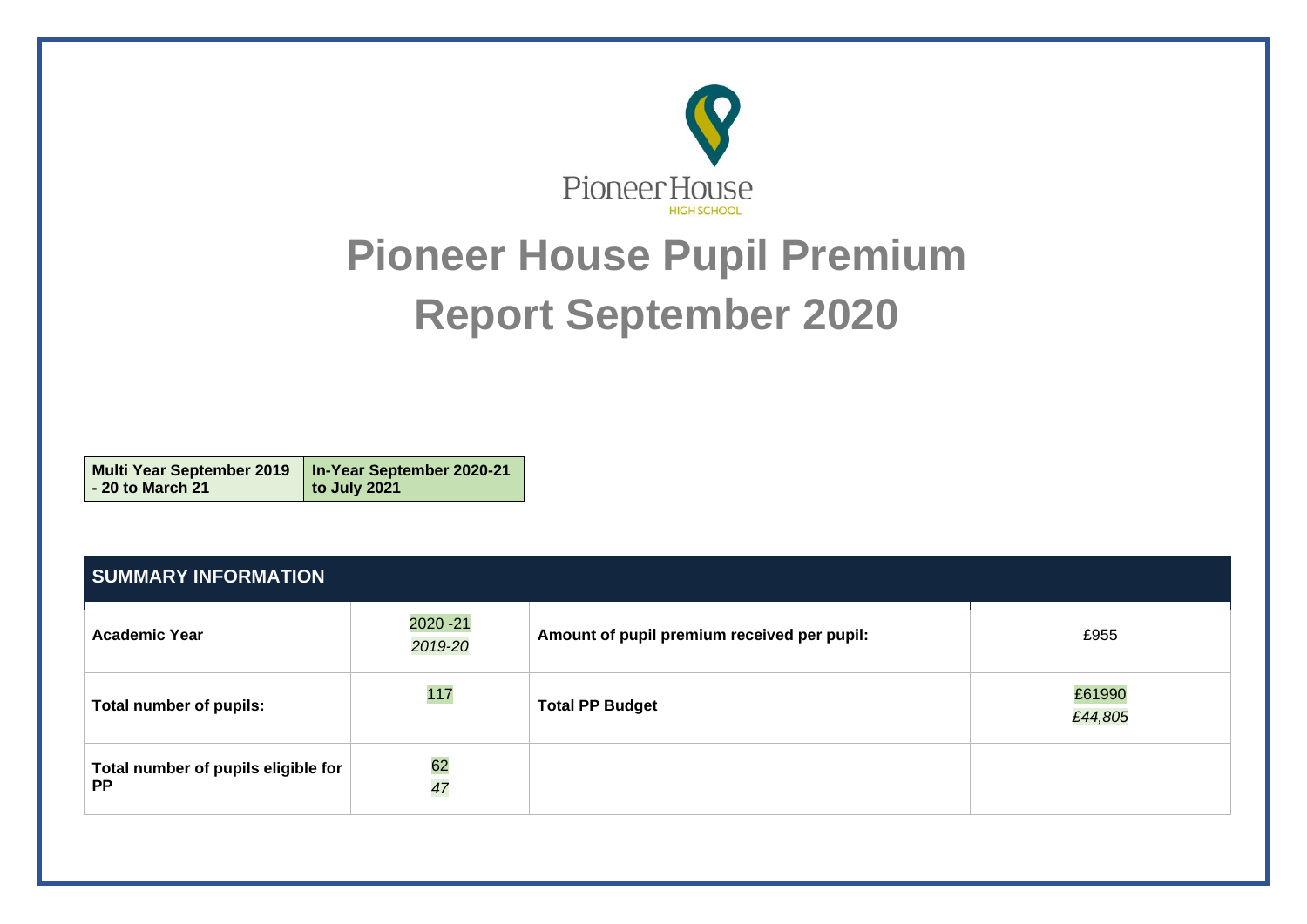#### **STRATEGY STATEMENT**

Pupil Premium is additional funding given to publicly funded schools in England to raise the attainment of disadvantaged pupils and close the gap between them and their peers.

In the 2020-21 financial year, schools will receive the following funding for each child registered:

- £935 for eligible secondary-aged pupils
- **E2,3450, allocated on an individual basis for previously Looked-After pupils**

Our current pupil premium allocation for the academic year 2020-21is £61990 for 62 pupils. Additional to this we receive up to £5,400 LAC Pupil Premium funding for 3 Looked After pupils that will be spent to fulfil those student's individual Personal Education Plans (PEPs) in line with current guidance.

The aim of Pupil Premium in the 2020 – 21 year is to narrow the progress gap between 'All Pupils' and those entitled to 'Pupil Premium'. However, we also recognise the need to maintain high standards for all and therefore the end of key stage targets are ambitious for all pupils building on previous successes

The focus this year is to diminish any difference in performance between the attainment of pupil premium pupils in the different strands of English and Maths. It has decided that this will be a pupil premium focus as there is no significant difference in attainment between pupil premium and non-pupil premium pupils. Therefore, the variance is underperformance in particular strands of English and Maths.

It was also decided that pupil premium funding would be used to increase attainment in subjects that pupil premium pupils do not display the same rates of outstanding progress in comparison to other subjects as again there is no significant difference between pupil premium and non-pupil premium pupils within subject areas.

### **Barriers to learning**

At Pioneer House High School our community is made up of students from diverse socio economic and cultural backgrounds. Each of our pupil premium students faces varying degrees of academic and pastoral challenge. Our aim is to understand these potential barriers to learning and to enable students from less advantaged backgrounds to achieve as well as all students.

As a school we have a strong focus on identifying barriers that each pupil may face.

The impact of Covid-19 has been significant for many of our families, this report therefore should be read in conjunction with the Covid Catch up funding report.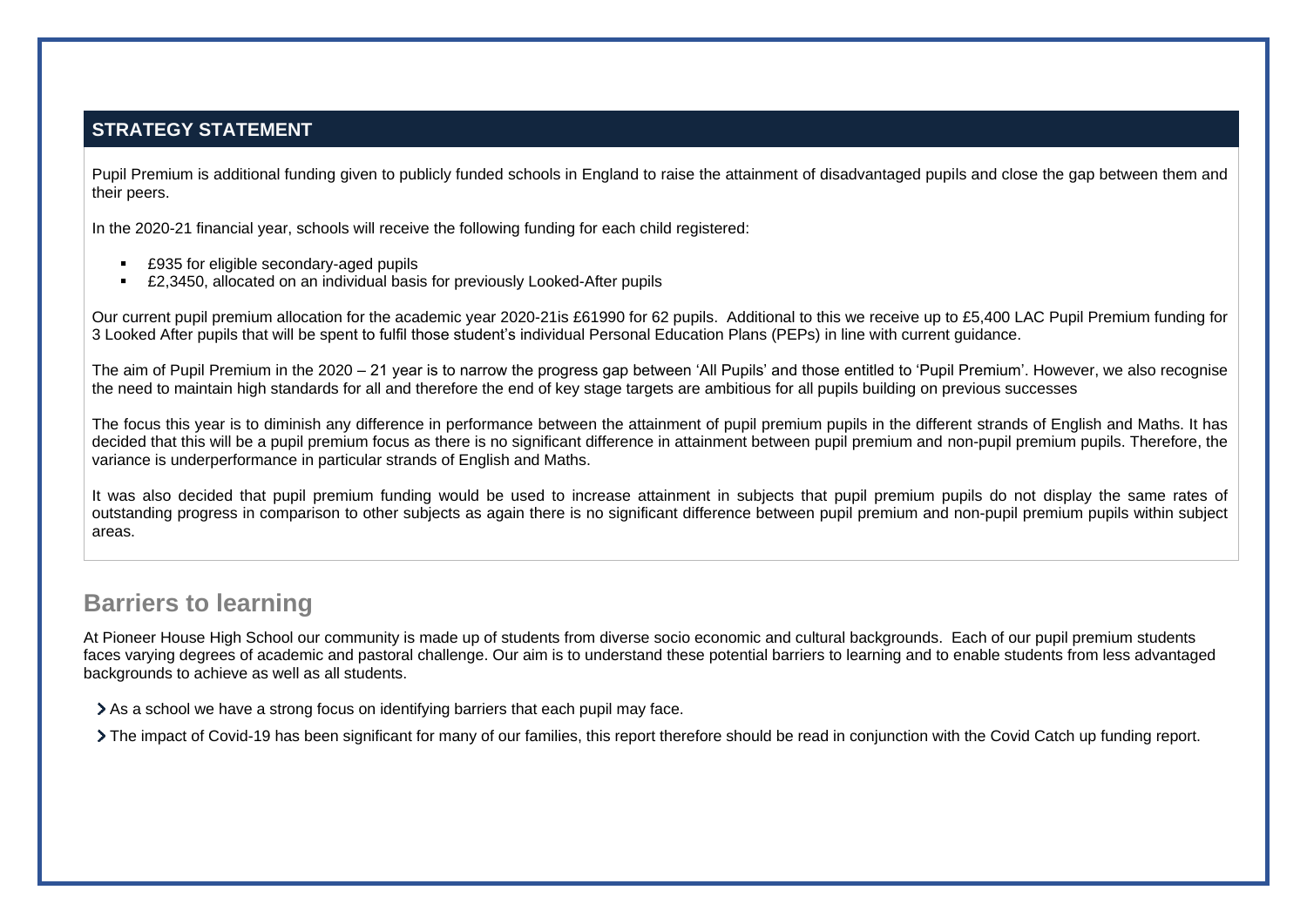|             | <b>BARRIERS TO FUTURE ATTAINMENT</b>                                                                                                                                                                                                         |
|-------------|----------------------------------------------------------------------------------------------------------------------------------------------------------------------------------------------------------------------------------------------|
|             | In school barriers:                                                                                                                                                                                                                          |
| A           | All pupils at Pioneer House have an Education Health Care Plan, and some pupils have a diagnosis of autism or additional complex learning difficulties.<br>An increasing number of pupils have SEMH as a primary or secondary need.          |
| B           | Low self-esteem and self-confidence is an issue for many pupils.                                                                                                                                                                             |
| $\mathbf C$ | Behaviour issues for a small group of pupils (some eligible for PP) is having detrimental effect on their academic progress.                                                                                                                 |
|             | New teacher commenced employment in the Summer term has limited experience of special schools.                                                                                                                                               |
| D           | 1 teachers/AHT going on maternity leave in Autumn term to be covered by a teacher with limited experience of special schools.                                                                                                                |
|             | 2 RQTs who have recently gained QTS are beginning their second year in a special school, having completed much of their NQT year during the<br>pandemic where school was partially closed.                                                   |
|             | <b>ADDITIONAL BARRIERS</b>                                                                                                                                                                                                                   |
|             | <b>External barriers:</b>                                                                                                                                                                                                                    |
| E           | Attendance rates for some pupils are reduced which causes them to make less progress                                                                                                                                                         |
| F           | Many families live geographically some distance from the school so interaction with families can be limited.                                                                                                                                 |
| G           | Mental Health and Wellbeing - Both staff and children mental health have been significantly impacted due to the impact of lockdowns, isolation and<br>changes to guidance around their job roles and routines during the last academic year. |
| H           | Lack of enrichment activities for some children at home.                                                                                                                                                                                     |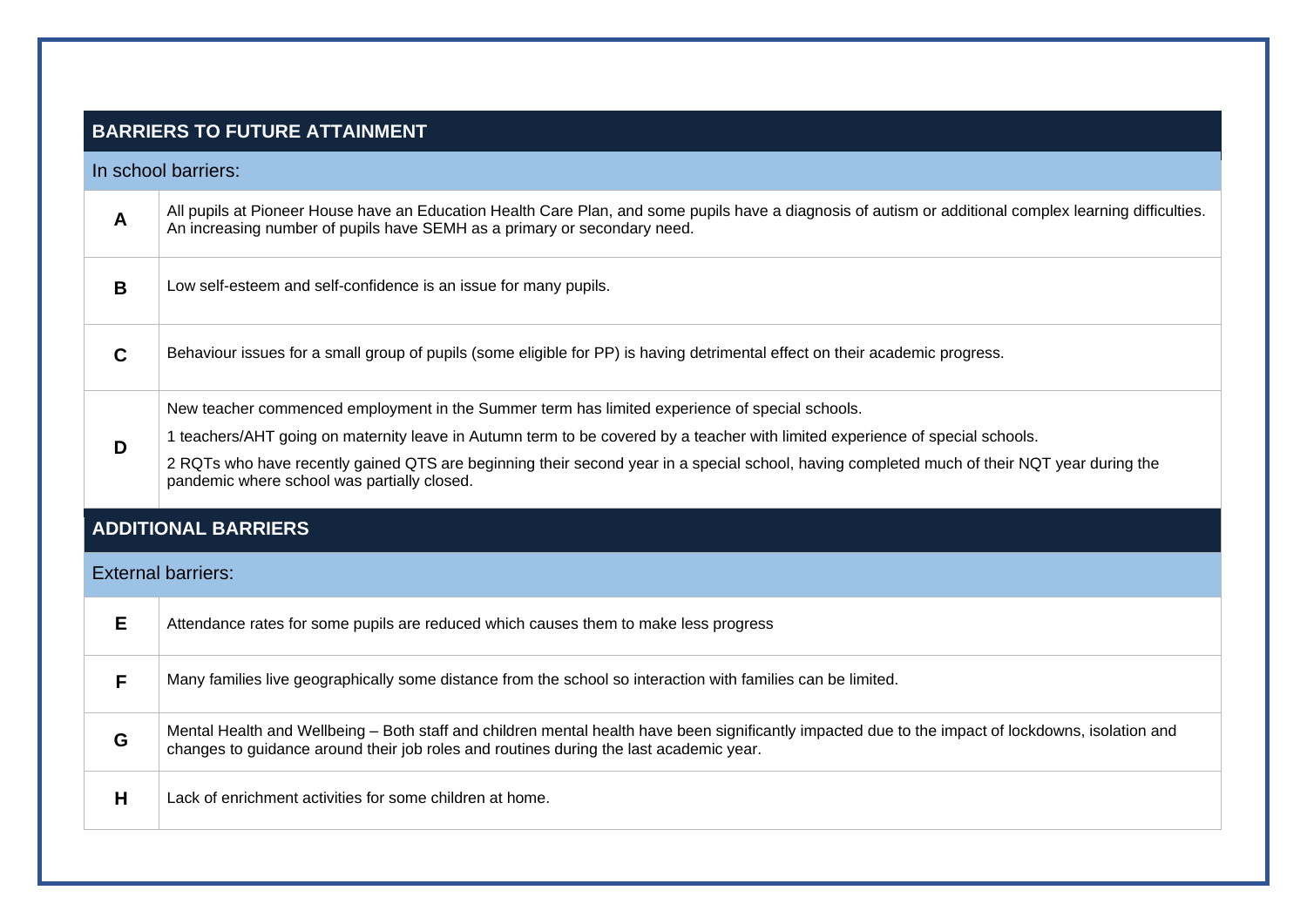### **OUTCOMES**

|             | <b>DESIRED OUTCOMES AND HOW THEY WILL BE MEASURED</b>                                                                                                                                                                                                                                    | <b>SUCCESS CRITERIA</b>                                                                                                                                                                        |
|-------------|------------------------------------------------------------------------------------------------------------------------------------------------------------------------------------------------------------------------------------------------------------------------------------------|------------------------------------------------------------------------------------------------------------------------------------------------------------------------------------------------|
| A           | Pupils make at least expected progress in literacy and numeracy from<br>their starting points.                                                                                                                                                                                           | Closure in the progress gap between PP and non PP students                                                                                                                                     |
| B           | To improve the % of pupil premium students achieving expected or better<br>than expected progress to 100% in Science.                                                                                                                                                                    | Close the gap between PP and non $PP - 12\%$ Target                                                                                                                                            |
| $\mathbf C$ | To improve the % of pupil premium students achieving expected or better<br>than expected and close the gap between pupil premium and non-pupil<br>premium students in Music.                                                                                                             | Close the gap between PP and Non $PP - 4\%$ target                                                                                                                                             |
| D           | To meet the aims set out in our Covid-19 response plan to ensure that the<br>gap in educational outcomes for disadvantaged children is not<br>exacerbated by the lockdown period between March 2020 and March<br>2021. To ensure that their changing wellbeing needs post Covid are met. | Rates of progress remain unaffected by Covid closures<br>All pupils access learning whether face to face or remote<br>All pupils make a smooth transition back into school post Covid closures |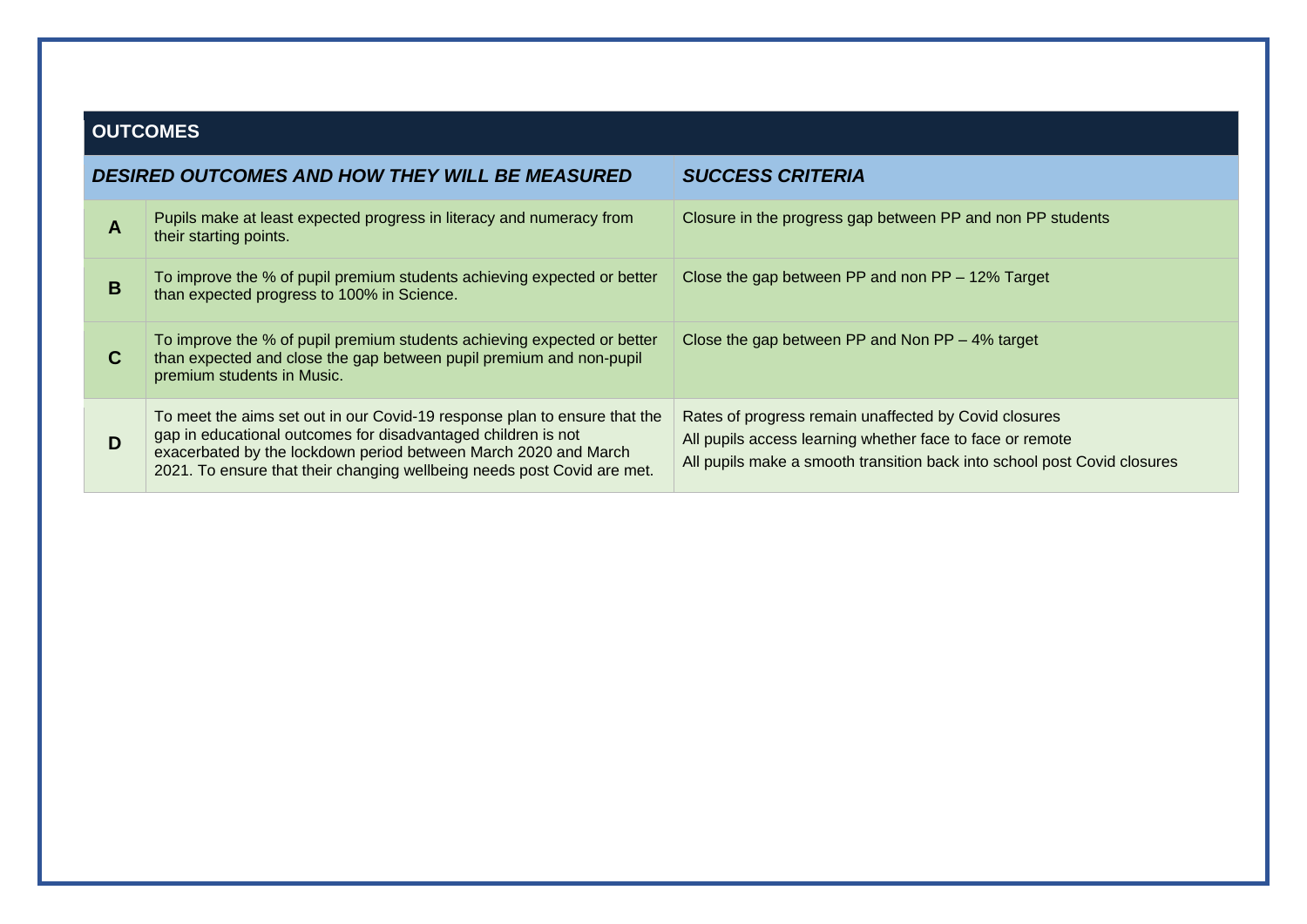## **Planned expenditure for current academic year**

| <b>Quality of provision for all</b>                                                                                                                         |                                                                                                                                                                                                                                                                                                                                                                                                                                      |                                                                                                                                                                                                                                                                                                                                                                                                                                                           |                      |                                                                                                                                                                                                                                                                                                                                               |                               |  |  |
|-------------------------------------------------------------------------------------------------------------------------------------------------------------|--------------------------------------------------------------------------------------------------------------------------------------------------------------------------------------------------------------------------------------------------------------------------------------------------------------------------------------------------------------------------------------------------------------------------------------|-----------------------------------------------------------------------------------------------------------------------------------------------------------------------------------------------------------------------------------------------------------------------------------------------------------------------------------------------------------------------------------------------------------------------------------------------------------|----------------------|-----------------------------------------------------------------------------------------------------------------------------------------------------------------------------------------------------------------------------------------------------------------------------------------------------------------------------------------------|-------------------------------|--|--|
| <b>Action</b>                                                                                                                                               | Intended outcome and<br>success criteria                                                                                                                                                                                                                                                                                                                                                                                             | What's the evidence and<br>rationale for this choice?                                                                                                                                                                                                                                                                                                                                                                                                     | <b>Staff</b><br>Lead | How will you make sure it's<br>implemented well?                                                                                                                                                                                                                                                                                              | When will you<br>review this? |  |  |
| Targeted literacy and<br>1.<br>numeracy interventions<br>across all access<br>groups for all<br>disadvantaged pupils                                        | All pupils Blank levelled<br>and phonics tested to<br>ensure appropriate<br>interventions delivered<br>so that all pupils make<br>at least expected<br>progress despite any<br>barriers.                                                                                                                                                                                                                                             | Blank's Levels of Questioning is a<br>questioning framework developed by<br>Marion Blank, a renowned<br>psychologist. There are four levels of<br>questioning which move from simple,<br>concrete questions to more difficult,<br>abstract questions. Blank's questions<br>encourage development of general<br>language and vocabulary as well as<br>skills in comprehension, reasoning,<br>inferencing, predicting and problem<br>solving (Blank, 2000). | CP/KD                | TA3 for learning support identified<br>and in role<br>Staff time released to complete<br><b>Blank levelling</b><br>Action plan drawn up and<br>adhered to, monitored by Support<br>for Learning lead<br>Results shared with classes and<br>reinforced in CPD by SALT                                                                          | <b>July 2021</b>              |  |  |
| 2. Music - The<br>development of further<br>and enhanced learning<br>opportunities through<br>the extra-curricular offer<br>such as rock band and<br>choir. | <b>Students will have</b><br>accessed a robust<br>recovery curriculum<br>which has sought to<br>reduce gaps in<br>achievement<br>Students will achieve at<br>least in line with<br>expectations across all<br>subject areas across all<br><b>Key Stages</b><br>The gap in achievement<br>between pupil premium<br>and non- pupil premium<br>students will be<br>significantly reduced in<br>target subjects.<br>The new and exciting | Data from $2019-20 - 4%$ gap between<br>PP and non PP subjects                                                                                                                                                                                                                                                                                                                                                                                            | CP/SE                | Curriculum coordinator in place<br>from Sep 2020<br>New modules written for year 1<br>and 2 in line with KS3<br>programmes of study as well as<br>considering original primary<br>curriculum<br>Rolling plans for 3 years<br>completed by Autumn 1<br>Additional instruments purchased<br>Continued commitment to One<br><b>Education SLA</b> | <b>July 2021</b>              |  |  |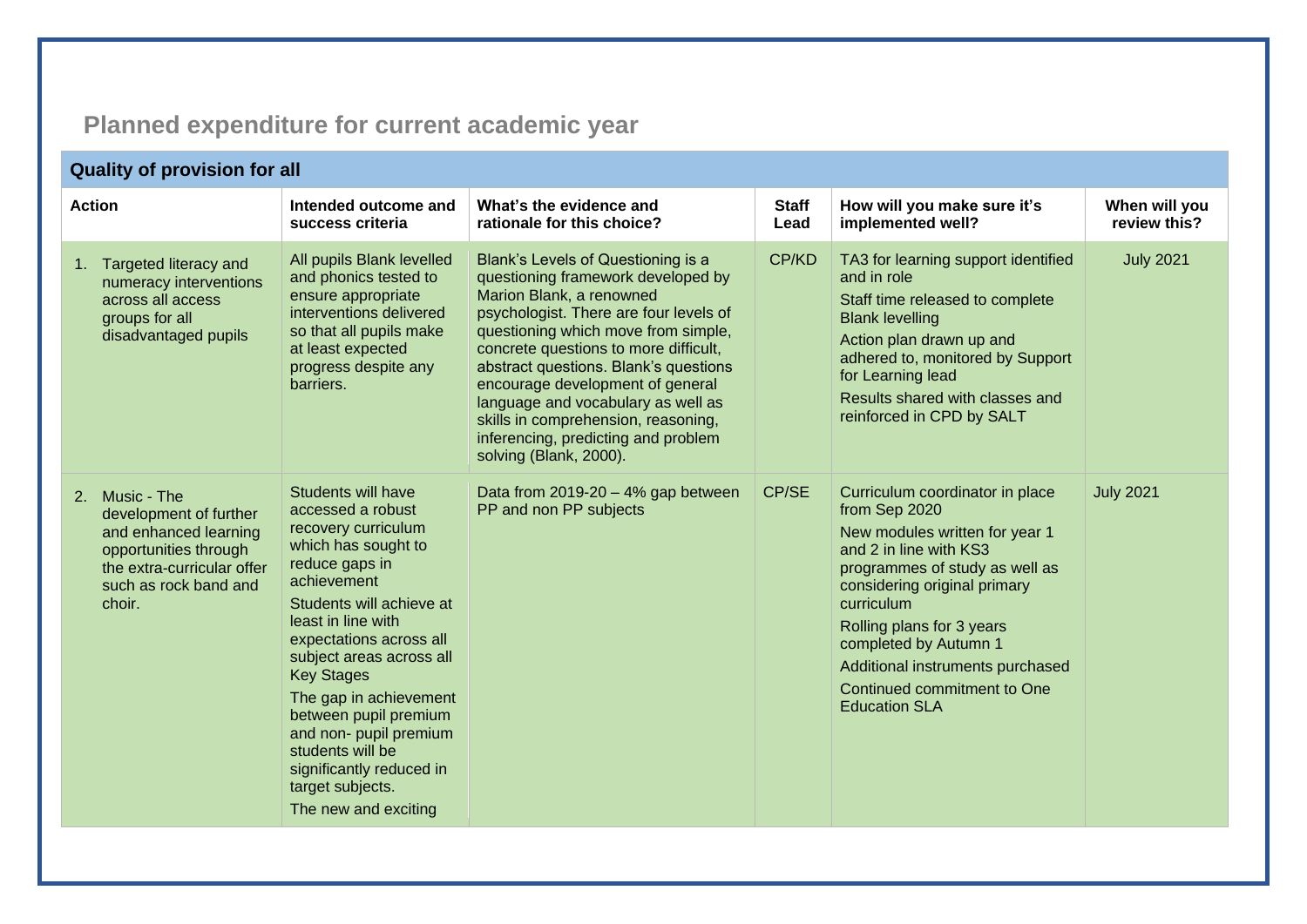|                                                                                                                                                                                              | curriculum offer across<br>the school offers clearly<br>identified opportunities<br>for sequential learning<br>which in turn supports<br>the consolidation of<br>knowledge and skills so<br>that students are well<br>prepared for their next<br>steps |                                                                |                     |                                                                                                                                                                                                                                                                                                                                                                                                                                                |                  |
|----------------------------------------------------------------------------------------------------------------------------------------------------------------------------------------------|--------------------------------------------------------------------------------------------------------------------------------------------------------------------------------------------------------------------------------------------------------|----------------------------------------------------------------|---------------------|------------------------------------------------------------------------------------------------------------------------------------------------------------------------------------------------------------------------------------------------------------------------------------------------------------------------------------------------------------------------------------------------------------------------------------------------|------------------|
| Music - The<br>3.<br>development of a<br>specialist TA role within<br>school to offer 1:1 or<br>group sessions to<br>improve student<br>outcomes in Music                                    | As above                                                                                                                                                                                                                                               | Data from $2019-20 - 4%$ gap between<br>PP and non PP subjects | CP/SE               | Specialist Music TA in place from<br>Sep 2020<br>New modules written for year 1<br>and 2 in line with KS3<br>programmes of study as well as<br>considering original primary<br>curriculum<br>Rolling plans for 3 years<br>completed by Autumn 1<br>Additional instruments purchased<br>Continued commitment to One<br><b>Education SLA</b><br>Team teaching built into timetable<br>QA through lesson observations<br>and monitoring processes | <b>July 2021</b> |
| 4. Science - The<br>introduction of Science<br>as a new discrete<br>subject as of<br>September 2020 to<br>ensure a more direct<br>focus on the<br>development of<br>scientific skills across | As above                                                                                                                                                                                                                                               | Data from 2019-20 - 12% gap<br>between PP and non PP subjects  | MW/MB/<br><b>SJ</b> | Curriculum coordinator in place<br>from Sep 2020<br>New modules written for year 1<br>and 2 in line with KS3<br>programmes of study as well as<br>considering original primary<br>curriculum<br>Rolling plans for 3 years<br>completed by Autumn 1                                                                                                                                                                                             | <b>July 2021</b> |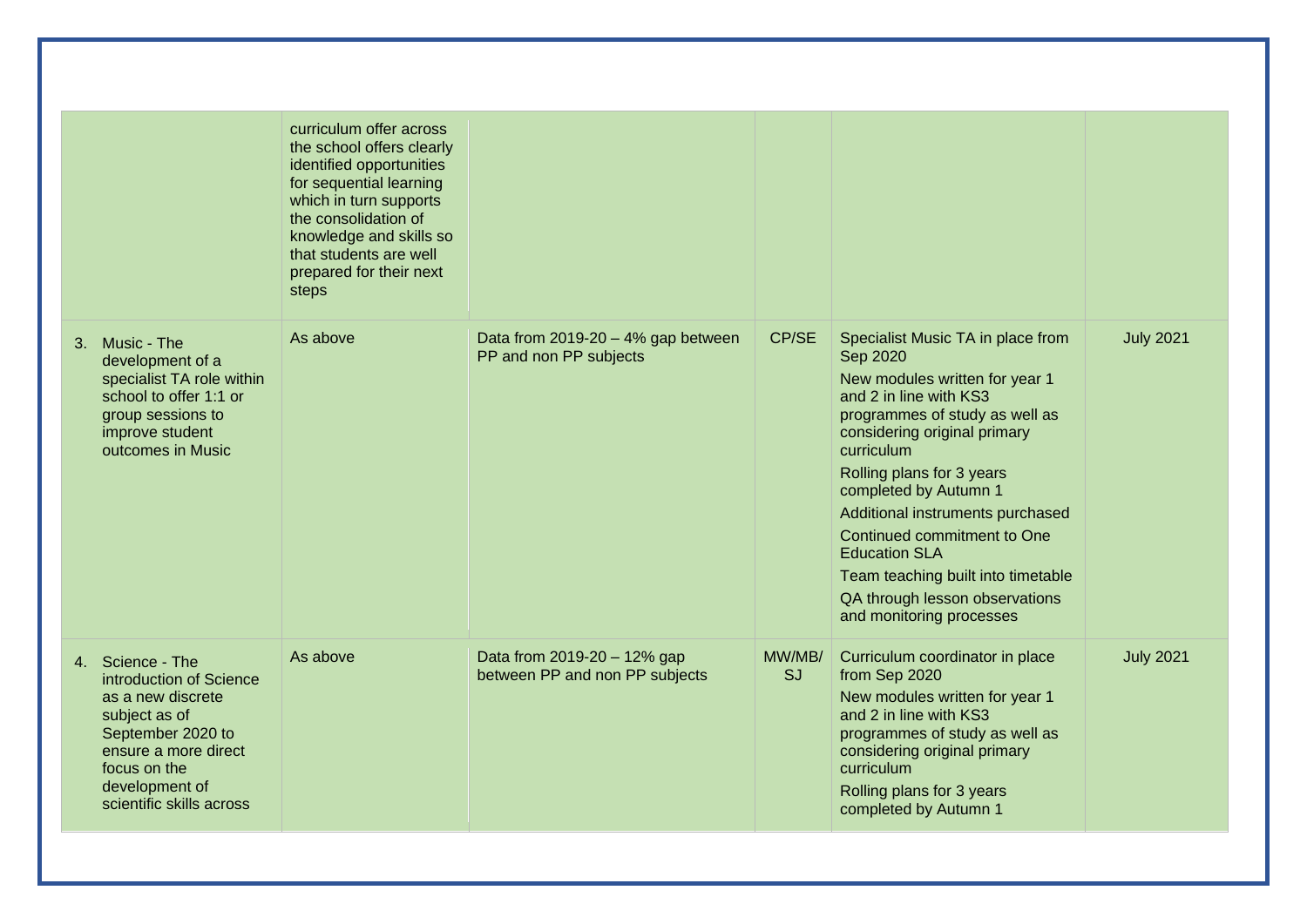| Key Stage 3.                                                                                                                                                                                                    |                                                                                |                                                                                                                                            |                      | Additional specialist equipment<br>purchased<br>Team teaching and CPD time<br>built in with specialist                                                                                                                                                                                                                                                       |                  |
|-----------------------------------------------------------------------------------------------------------------------------------------------------------------------------------------------------------------|--------------------------------------------------------------------------------|--------------------------------------------------------------------------------------------------------------------------------------------|----------------------|--------------------------------------------------------------------------------------------------------------------------------------------------------------------------------------------------------------------------------------------------------------------------------------------------------------------------------------------------------------|------------------|
| 5. The further<br>development of Applied<br>Science in KS4 as a<br>subject which inspires<br>and motivates students<br>to become curious<br>learners and develop<br>their skills in thinking<br>scientifically. | As above                                                                       | Data from 2019-20 - 12% gap<br>between PP and non PP subjects                                                                              | MW/MB/<br><b>KDr</b> | Curriculum coordinator in place<br>from Sep 2020<br>New modules written for year 1<br>and 2 in line with KS3<br>programmes of study as well as<br>considering original primary<br>curriculum<br>Rolling plans for 3 years<br>completed by Autumn 1<br>Additional specialist equipment<br>purchased<br>Team teaching and CPD time<br>built in with specialist | <b>July 2021</b> |
| 6. Science - The<br>introduction of a science<br>club as an extra -<br>curricular activity as the<br>academic year<br>progresses.                                                                               | As above                                                                       | Data from 2019-20 - 12% gap<br>between PP and non PP subjects                                                                              | <b>MB</b>            | Curriculum coordinator in place<br>from Sep 2020<br>Additional specialist equipment<br>purchased                                                                                                                                                                                                                                                             | <b>July 2021</b> |
| Provide engaging,<br>1 <sub>1</sub><br>free to all reading<br>Material via the<br>creation of a reading<br>retreat and moving<br>and virtual library.                                                           | To ensure that PP<br>student reading ages<br>do not regress at a rapid<br>rate | Impact of school closures on the<br>attainment gap summary: EEF (April<br>2020)<br>'A particular focus of support will be on<br>literacy'. | AC/MW                | Transformation of hygiene room<br>to reading space<br>Purchase furniture and reading<br>materials<br>Establish virtual books and<br>online texts to access from<br>home<br>Build moving library based on                                                                                                                                                     | March 2021       |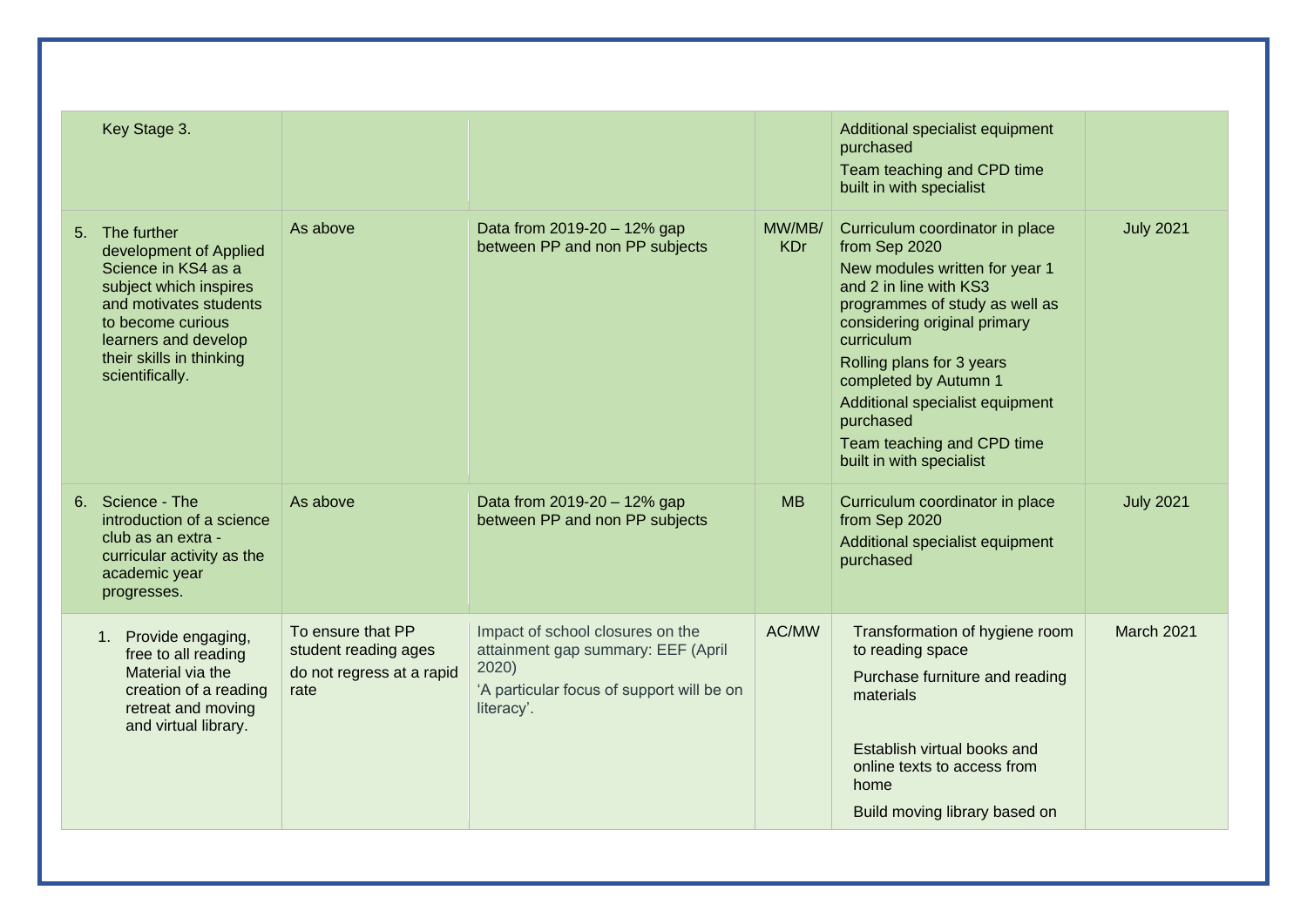|                                                        |                                                                                                                                                              |                                                                                                                                                                                                                                                                                    |                                                                                                                                                                                                                                                                                                                                                                                                                                                                                                                                                                                                                                                                                                                                                                                                                                                                 |                     | reading ages and parental<br>feedback from forum                                                                                                                                                                                                                                   |                   |
|--------------------------------------------------------|--------------------------------------------------------------------------------------------------------------------------------------------------------------|------------------------------------------------------------------------------------------------------------------------------------------------------------------------------------------------------------------------------------------------------------------------------------|-----------------------------------------------------------------------------------------------------------------------------------------------------------------------------------------------------------------------------------------------------------------------------------------------------------------------------------------------------------------------------------------------------------------------------------------------------------------------------------------------------------------------------------------------------------------------------------------------------------------------------------------------------------------------------------------------------------------------------------------------------------------------------------------------------------------------------------------------------------------|---------------------|------------------------------------------------------------------------------------------------------------------------------------------------------------------------------------------------------------------------------------------------------------------------------------|-------------------|
| 2. To ensure that PP<br>students have<br>agreed lesson | access to the very<br>best remote learning<br>via constant review,<br>structures, weekly<br>QA, rewards for<br>effort and attainment<br>and quality feedback | Children have seamless<br>access to a mirrored<br>robust provision in the<br>event of self-isolation or<br>further periods of<br>lockdown.<br>Success Criteria -<br>Progress is reflective of<br>adjusted rates of<br>progress in the schools<br>SIP subjects and EHCP<br>targets. | Two recent meta-analyses from the<br>USA suggested that increasing<br>parental engagement in primary and<br>secondary schools had on average two<br>to three months' positive impact. There<br>is some evidence that supporting<br>parents with their first child will have<br>benefits for siblings. However, there<br>are also examples where combining<br>parental engagement strategies with<br>other interventions, such as extended<br>early years provision, has not been<br>associated with any additional<br>educational benefit. This suggests that<br>developing effective parental<br>engagement to improve their children's<br>attainment is challenging and needs<br>careful monitoring and evaluation.<br>(EEF Toolkit)<br>https://educationendowmentfoundation<br>.org.uk/evidence-summaries/teaching-<br>learning-toolkit/parental-engagement/ | CP/MW/<br><b>DC</b> | Transformation of hygiene room<br>to reading space<br>Purchase furniture and reading<br>materials<br>Establish virtual books and<br>online texts to access from<br>home<br>Build moving library based on<br>reading ages and parental<br>feedback from forum                       | <b>March 2021</b> |
| 3. To ensure that PP<br>trusted adult.                 | students at risk of<br>disengagement<br>and/or wellbeing<br>concerns have<br>weekly contact with a                                                           | That PP students<br>remain as engaged as<br>possible with school<br>staff and school work.<br>That they speak to a<br>trusted adult each week<br>about emotional and<br>physical wellbeing.                                                                                        | Covid 19 support guide for schools:<br>EEF (June 2020) 'Setting aside time to<br>enable teachers to assess pupils'<br>wellbeing and learning needs is likely<br>to make it easier for teachers and<br>other school staff to provide effective<br>support.'                                                                                                                                                                                                                                                                                                                                                                                                                                                                                                                                                                                                      | CP/SA               | Students identified early form<br>original RAG document from 19-<br>20<br>Daily safeguarding briefing with<br>staff teaching remote offer<br>Additional one to one session<br>and small group work<br>timetabled with Mind<br>practitioner, SEMH TA and<br>communication group TAs | <b>March 2021</b> |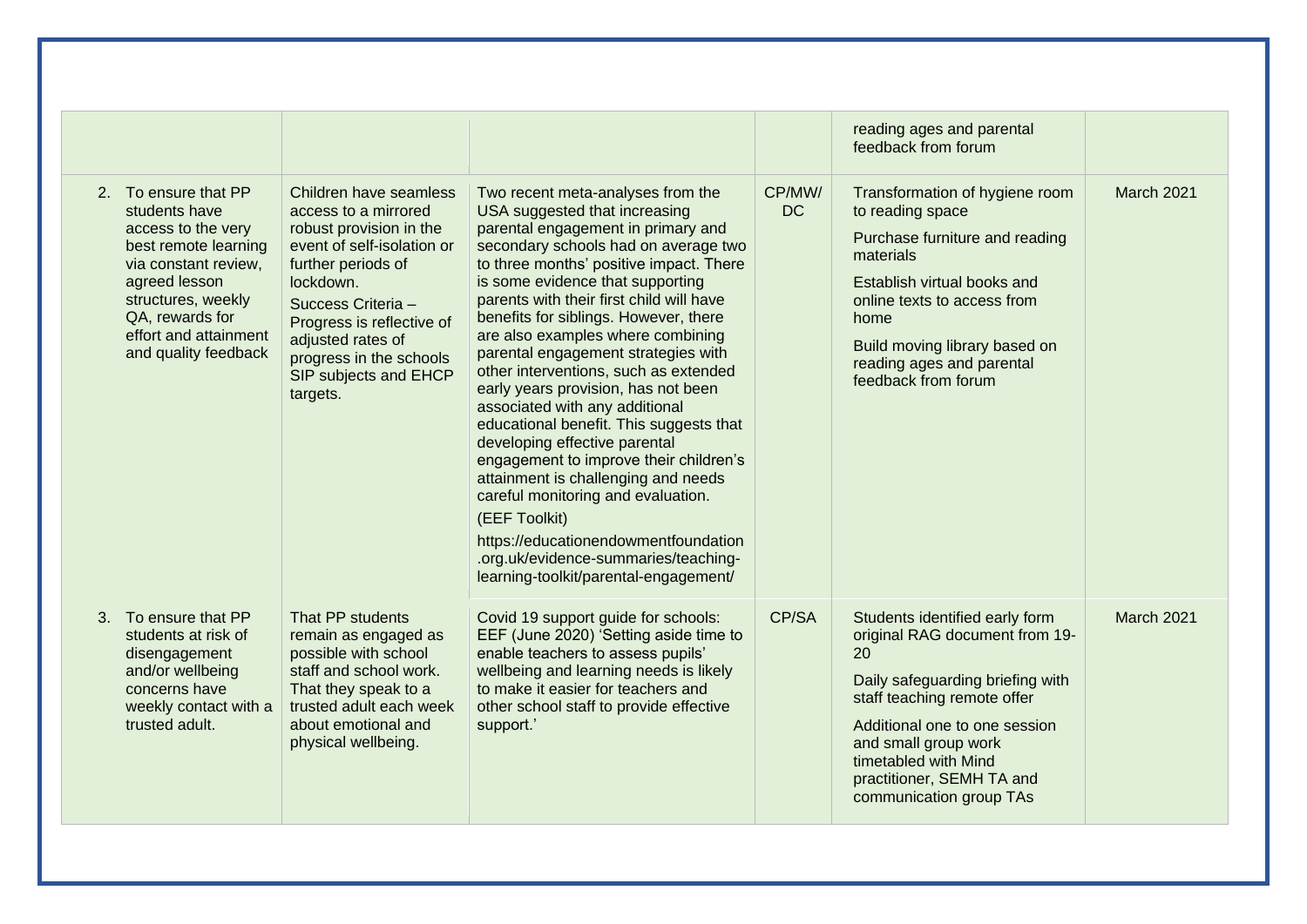| LG/CP/<br>4. To ensure that the<br>Staff confident that no<br><b>EEF statement: Re-publication of</b><br>Continued work with breakfast<br>the evaluation of school breakfast<br>family is without food<br><b>SA</b><br>most<br>provider<br>disadvantaged/vulne<br>and students remain<br>clubs, Dec 2019<br>'Schools considering implementing<br>rable families do not<br>happy and healthy.<br>Finalise costings for school<br>free breakfast provision should also<br>funded breakfast items.<br>go hungry during<br>consider the multiple positive impacts<br>lockdown by<br>of the approach, including improved<br>providing weekly<br>Ensure that a healthy and free<br>pupil behaviour and improved<br>food parcels and<br>breakfast option is available for<br>attendance'.<br>students every day.<br>supporting families<br>with government<br>voucher scheme. |  |  | Parental welfare calls<br>Daily CPOMs monitoring |                   |
|------------------------------------------------------------------------------------------------------------------------------------------------------------------------------------------------------------------------------------------------------------------------------------------------------------------------------------------------------------------------------------------------------------------------------------------------------------------------------------------------------------------------------------------------------------------------------------------------------------------------------------------------------------------------------------------------------------------------------------------------------------------------------------------------------------------------------------------------------------------------|--|--|--------------------------------------------------|-------------------|
| for delivery to most vulnerable<br>families via food bag deliveries<br>each week.<br>FSM students monitored weekly,<br>vouchers delivered electronically<br>or by hand                                                                                                                                                                                                                                                                                                                                                                                                                                                                                                                                                                                                                                                                                                 |  |  | Use any surplus breakfast items                  | <b>March 2021</b> |
| All students have full<br>Remote learning: rapid evidence<br>AC/CP/<br>5. To ensure that<br>Audit of all technology in every<br>household on file<br><b>SA</b><br>access to high quality<br>assessment (EEF,<br>disadvantaged<br>students have<br>work on SeeSaw<br>April 2020)<br>DFE laptops applied for when<br>access to a laptop at<br>'Ensuring access to technology is key,<br>more available<br>home.<br>particularly for<br>Sign in and out and delivery<br>Disadvantaged pupils'.<br>system in place and agreements<br>for all those who need completed<br>and on file to ensure timely<br>allocation                                                                                                                                                                                                                                                        |  |  |                                                  | <b>March 2021</b> |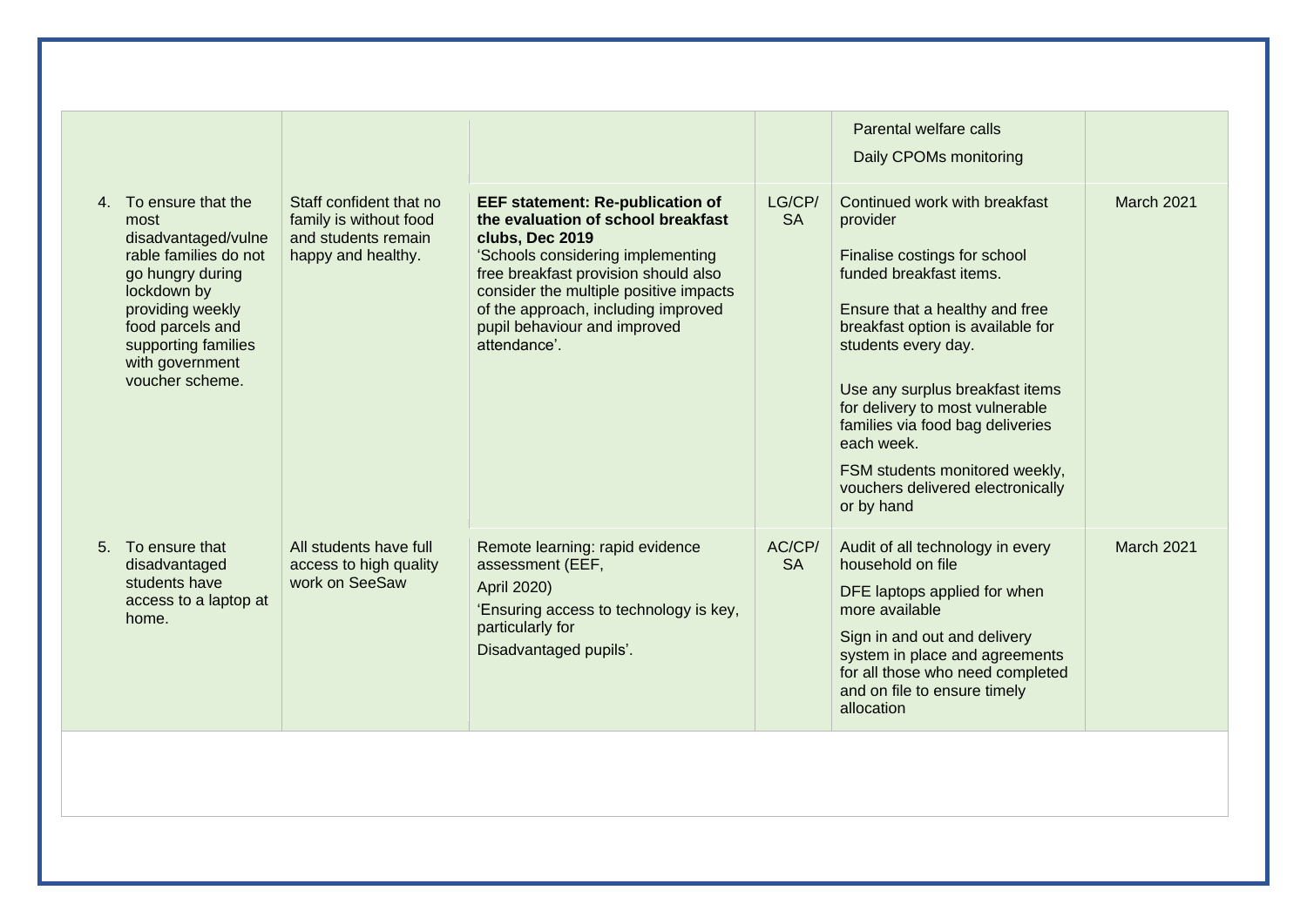| <b>Targeted support</b>                                                                                                                         |                                                                                                                                                                                                                                             |                                                                                                                                                                                                                                                                                                                                                                                                                                                                                                                                                               |                      |                                                                                                                                                                                                                                                                                                                                                                                                                                          |                               |
|-------------------------------------------------------------------------------------------------------------------------------------------------|---------------------------------------------------------------------------------------------------------------------------------------------------------------------------------------------------------------------------------------------|---------------------------------------------------------------------------------------------------------------------------------------------------------------------------------------------------------------------------------------------------------------------------------------------------------------------------------------------------------------------------------------------------------------------------------------------------------------------------------------------------------------------------------------------------------------|----------------------|------------------------------------------------------------------------------------------------------------------------------------------------------------------------------------------------------------------------------------------------------------------------------------------------------------------------------------------------------------------------------------------------------------------------------------------|-------------------------------|
| <b>Action</b>                                                                                                                                   | Intended outcome and<br>success criteria                                                                                                                                                                                                    | What's the evidence and<br>rationale for this choice?                                                                                                                                                                                                                                                                                                                                                                                                                                                                                                         | <b>Staff</b><br>Lead | How will you make sure it's<br>implemented well?                                                                                                                                                                                                                                                                                                                                                                                         | When will you<br>review this? |
| Music - The potential to<br>7.<br>offer music therapy as<br>an integral part of a<br>support for learning<br>offer.                             | <b>Targeted pupils access</b><br><b>Music Therapy support</b><br>Pupils who access<br>demonstrate reduced<br>anxiety and physical<br>effects of stress<br>Pupils who access<br>demonstrate improved<br>self-expression and<br>communication | Music can affect a client's attention,<br>emotion, cognition, behavior, and<br>communication (Koelsch et al., 2009).<br>Music also affects perception (Koelsch<br>et al., 2009).<br>Music has various effects on the<br>activity of a large range of brain<br>structures (Koelsch et al., 2009).<br>Functional neuroimaging studies have<br>shown that listening to music can have<br>effects on the core structures of<br>emotional processing (the limbic and<br>paralimbic structures) in both<br>musicians and 'non-musicians'<br>(Koelsch et al., 2009). | CP/KD<br>/SA         | Ongoing quality assurance<br>including learning walks and work<br>scrutiny.<br>Targeted CPD on wave<br>approaches in conjunction with<br>T&L team<br>Peer development; planning,<br>teaching, assessment, reviews<br><b>External QA</b><br>Established action plans for<br>SEMH and learning leads in place<br>and performance management<br>targets aligned to outcomes<br>Music Therapy timetables and<br>referral process established | <b>July 2021</b>              |
| 6. To improve PP<br>pupils ability to self-<br>manage behaviours<br>and emotions which<br>may have a negative<br>impact upon their<br>learning. | Students are able to<br>manage their emotions<br>and draw upon their<br>toolkit to manage<br>themselves and their<br>mental health.                                                                                                         | EEF - Covid-19 support guide for<br>schools, Sept 2020<br>'Interventions might focus on other<br>aspects of learning, such as behaviour<br>or pupil's social and emotional needs'.<br>DfE - Guidance for full re-opening of<br>schools<br>'Schools should work with those pupils<br>who may struggle to re-engage in<br>school and are at risk of being absent<br>or persistently disruptive'.                                                                                                                                                                | CP/DA/J<br>A         | Behaviour TA4 happy and settled<br>in role.<br>Re-developed reflective behaviour<br>programmes using Boxall<br>profiling.<br>Development of Support for<br>Learning action plan to ensure<br>referral process, sessions and<br>monitoring have impact.                                                                                                                                                                                   | March 2021                    |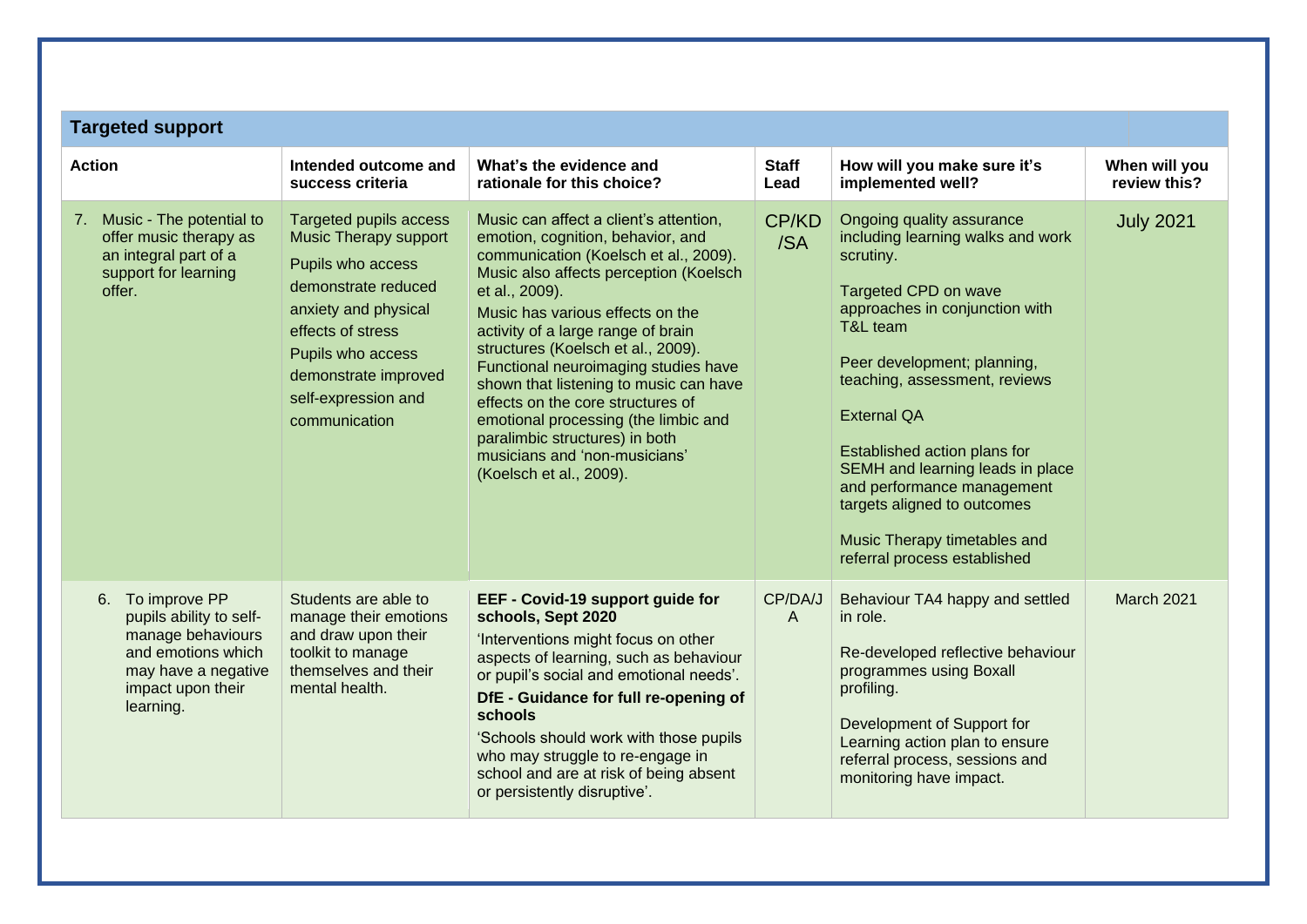|               | 7. To ensure that PP<br>students at risk of<br>becoming NEET are<br>tracked and<br>supported effectively.                                                           | Most at risk students<br>(PP/PP+ and SEN) are<br>encouraged to attend<br>the school and have<br>high quality<br>personalized careers<br>support plus access to<br>employers work<br>experience where<br>possible                                                                                                  | 'Employers are seeking 32% fewer<br>entrants on apprentice or school leaver<br>programmes than originally planned for<br>this year'. (Institute for student<br>employers, June 2020)                                                                                                                                                                                                            | <b>DAi</b>           | Accreditation based learning to<br>continue via specialist team<br>Enhanced access to careers<br>support with additional hours<br>bought this year<br>Personal transition plan for all<br>potential leavers                                                                                          | March 2021                    |
|---------------|---------------------------------------------------------------------------------------------------------------------------------------------------------------------|-------------------------------------------------------------------------------------------------------------------------------------------------------------------------------------------------------------------------------------------------------------------------------------------------------------------|-------------------------------------------------------------------------------------------------------------------------------------------------------------------------------------------------------------------------------------------------------------------------------------------------------------------------------------------------------------------------------------------------|----------------------|------------------------------------------------------------------------------------------------------------------------------------------------------------------------------------------------------------------------------------------------------------------------------------------------------|-------------------------------|
|               |                                                                                                                                                                     |                                                                                                                                                                                                                                                                                                                   |                                                                                                                                                                                                                                                                                                                                                                                                 |                      |                                                                                                                                                                                                                                                                                                      |                               |
|               | <b>Wider approaches</b>                                                                                                                                             |                                                                                                                                                                                                                                                                                                                   |                                                                                                                                                                                                                                                                                                                                                                                                 |                      |                                                                                                                                                                                                                                                                                                      |                               |
| <b>Action</b> |                                                                                                                                                                     | Intended outcome and<br>success criteria                                                                                                                                                                                                                                                                          | What's the evidence and<br>rationale for this choice?                                                                                                                                                                                                                                                                                                                                           | <b>Staff</b><br>Lead | How will you make sure it's<br>implemented well?                                                                                                                                                                                                                                                     | When will you<br>review this? |
|               | 8. To ensure that via<br>staff CPD each week<br>and training days in<br>July/September we<br>start September with<br>firm curriculum plans<br>in place for students | That staff are fully up<br>to date with latest<br>information on Covid 19<br>safety measures, DfE<br>advice, blended<br>learning and curriculum<br>requirements in<br>September<br>Covid measure adhered<br>to, enhanced cleaning<br>regimes in place etc to<br>ensure limiting<br>disruption for all<br>students | Covid 19 support guide for schools:<br>EEF (June 2020) 'Ensuring every<br>teacher is supported and prepared for<br>the new year is essential to achieving<br>the best outcomes for pupils. Providing<br>opportunities for professional<br>development - for example, to support<br>curriculum planning or focused training<br>on the effective use of technology - is<br>likely to be valuable' | AC/CP                | Curriculum coordinators to<br>continue research and module<br>writing in line with rolling plans.<br>Appropriate resourcing purchased<br>and environment adapted.<br>Timetables adjusted to ensure<br>Covid measure adhered to<br>Covid recovery plan in place and<br>shared with staff and families | <b>March 2021</b>             |
|               | 9. To enable new year                                                                                                                                               | That new students get                                                                                                                                                                                                                                                                                             | Covid 19 support guide for schools:                                                                                                                                                                                                                                                                                                                                                             | AC/DAi/              | Transition lead and team in place                                                                                                                                                                                                                                                                    | March 2021                    |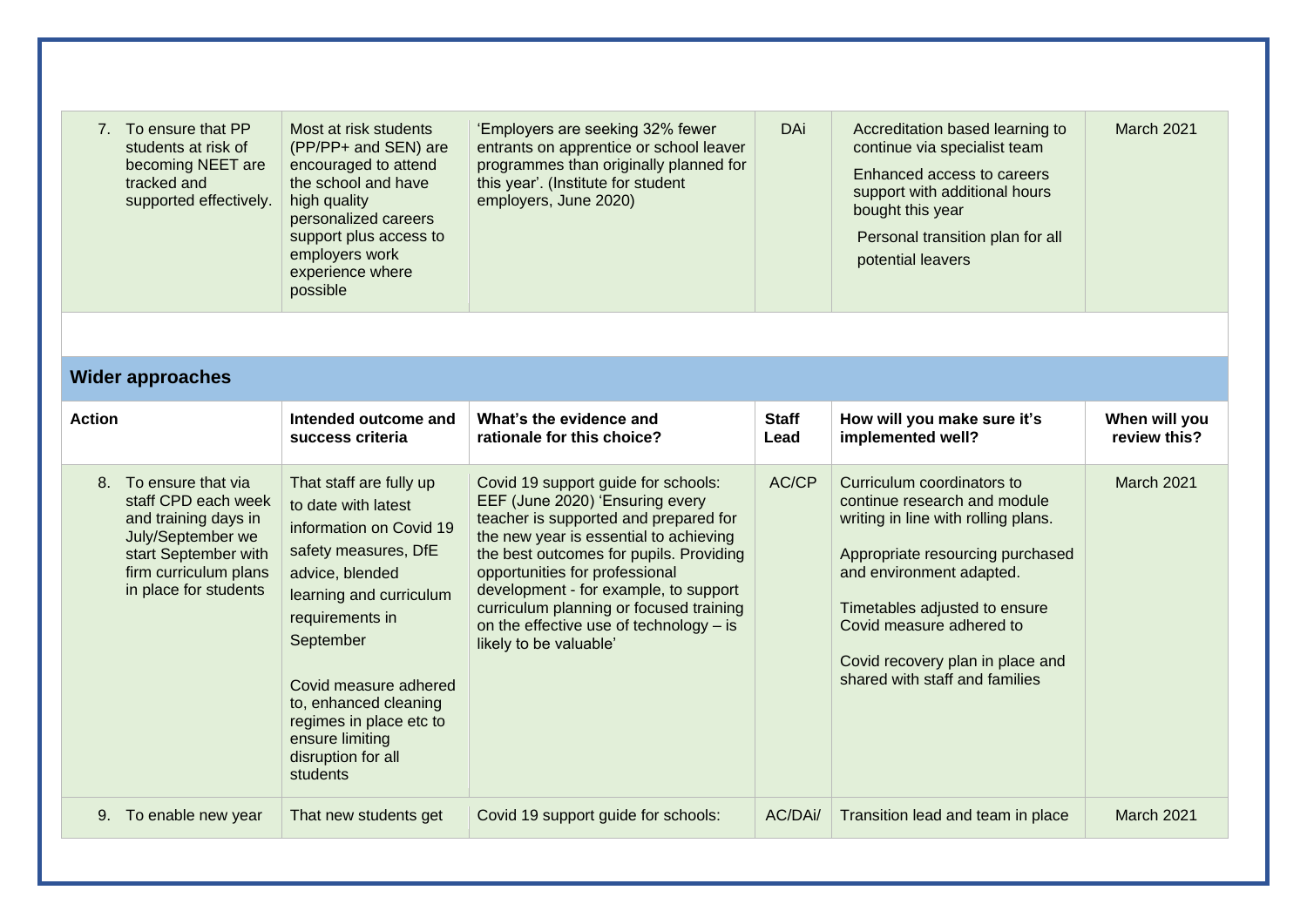| PP students to have<br>a transition visit in<br>the final week of<br>summer term. | acquainted with the<br>school and expectations<br>to ensure a smooth start<br>to the year.<br>To ensure that<br>SEMH/ASD students at<br>risk of disengagement<br>and/or anxiety in<br>September meet a<br>professional in the<br>school. | EEF (June 2020) 'Planning and<br>providing transition support, such as<br>running dedicated transition events -<br>either online or face-to-face, as<br>restrictions allow - is likely to be an<br>effective way to ensure pupils start the<br>new year ready to learn'. | KD. | Remote sessions set up with<br>parents<br>Visits to school organized with<br>minimal time on site<br>Virtual tour and vide to be<br>produced |  |
|-----------------------------------------------------------------------------------|------------------------------------------------------------------------------------------------------------------------------------------------------------------------------------------------------------------------------------------|--------------------------------------------------------------------------------------------------------------------------------------------------------------------------------------------------------------------------------------------------------------------------|-----|----------------------------------------------------------------------------------------------------------------------------------------------|--|
|-----------------------------------------------------------------------------------|------------------------------------------------------------------------------------------------------------------------------------------------------------------------------------------------------------------------------------------|--------------------------------------------------------------------------------------------------------------------------------------------------------------------------------------------------------------------------------------------------------------------------|-----|----------------------------------------------------------------------------------------------------------------------------------------------|--|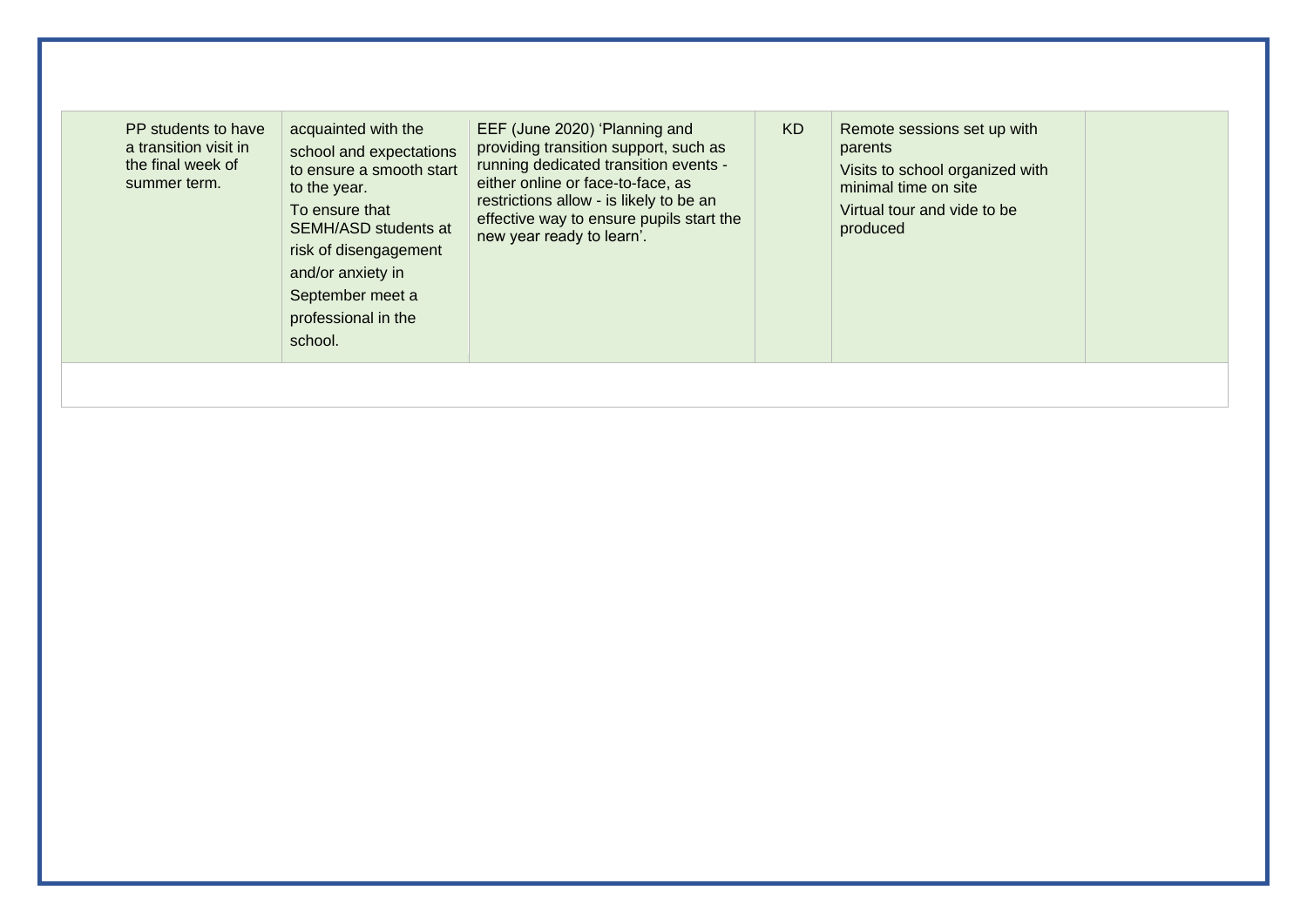### **Review of expenditure 2019-20 (September 2019 – July 2020 – extended and reviewed March 2021)**

### Quality of provision for all

| <b>Action</b>                                                                                                                                | Intended outcome and<br>success criteria                                      | Estimated impact: Did you meet the<br>success criteria? (Include impact on<br>pupils not eligible for PP, if appropriate).                                                                                                                                                                                                                                                                                                                                                                                                                                                                                                                                                                                                                                                                                                                                                                                                                                                                                                                                                                                                        | Cost  | Lessons learned (and whether you<br>will continue with this approach)                                                                                                                                                                                                                                                                                                                                                                                                                     |
|----------------------------------------------------------------------------------------------------------------------------------------------|-------------------------------------------------------------------------------|-----------------------------------------------------------------------------------------------------------------------------------------------------------------------------------------------------------------------------------------------------------------------------------------------------------------------------------------------------------------------------------------------------------------------------------------------------------------------------------------------------------------------------------------------------------------------------------------------------------------------------------------------------------------------------------------------------------------------------------------------------------------------------------------------------------------------------------------------------------------------------------------------------------------------------------------------------------------------------------------------------------------------------------------------------------------------------------------------------------------------------------|-------|-------------------------------------------------------------------------------------------------------------------------------------------------------------------------------------------------------------------------------------------------------------------------------------------------------------------------------------------------------------------------------------------------------------------------------------------------------------------------------------------|
| Young Citizen - To<br>1.<br>improve the % of pupil<br>premium students<br>achieving expected or<br>better than expected<br>progress to 100%. | 100% of PP students will make<br>expected or better than<br>expected progress | 2019-20 Start of Year Pupil Premium / Non Pupil Premium Students<br><b>Combined Expected &amp; Better than Expected Progress Achieved</b><br>Summer 2019<br><b>NON PUPIL PREMIUM</b><br><b>PUPIL</b><br><b>STUDENTS</b><br><b>STUDENTS</b><br><b>PREMIUM</b><br><b>COMBINED</b><br><b>TARGET</b><br><b>NON PUPIL</b><br><b>EXPECTED 8</b><br><b>EXPECTED &amp; BETTER</b><br><b>PREMIUM</b><br><b>BETTER THAN</b><br><b>THAN EXPECTED</b><br>% GAP<br><b>EXPECTED</b><br><b>PROGRESS</b><br><b>PROGRESS</b><br>Young<br>80%<br>90%<br>Minus 10%<br><b>Expected</b><br>Citizen<br>Progress:<br>85%<br><b>Music</b><br>96%<br>100%<br>Minus 4%<br>Despite the partial school closure there has<br>been a reduction on the percentage<br>achievement gap between Pupil Premium and<br>Non-Pupil Premium students in Young Citizen.<br>The reasons for this include:<br>A Careers focus in lower school which<br>provided opportunities for students to<br>make more progress towards careers<br>related descriptors<br>Increased support for careers and<br>employment in upper school focused in<br>line with the Gatsby Benchmarks | £4000 | Pupil premium targets have been<br>identified based on the end of year<br>data taking into consideration the<br>gaps in attainment between pupil<br>premium and non-pupil premium<br>students. Our new and exciting<br>curriculum offer which has been<br>developed over the course of the<br>summer term will provide a vehicle to<br>ensure there is no gap between the<br>progress made between PP and non<br>PP students through the use of skills<br>focused assessment descriptors. |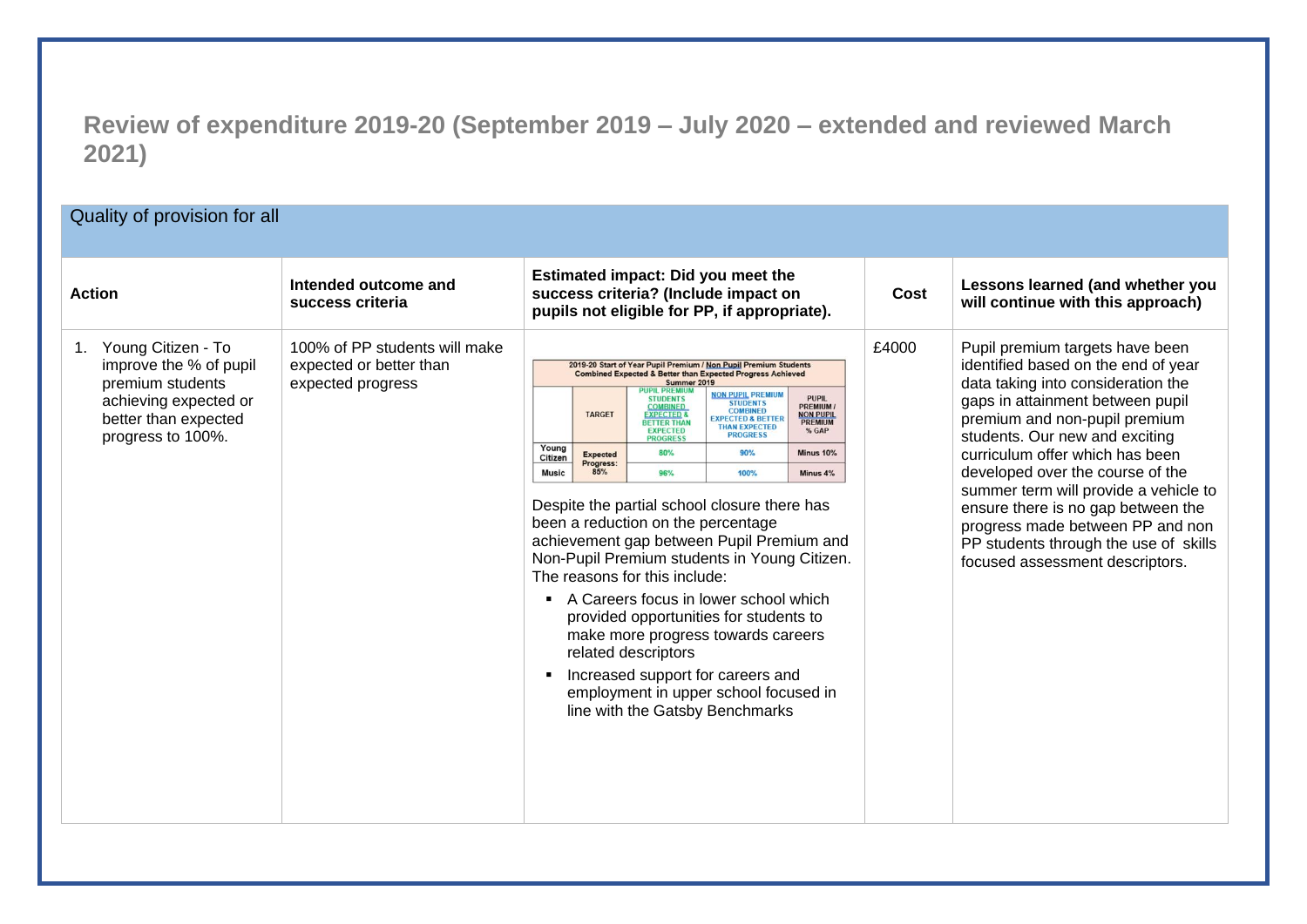| Music - Improve the %<br>2.<br>of pupil premium<br>students achieving<br>better than expected<br>progress to 37%.                                   | Close the gap between PP and<br>non PP students - currently<br>21%.                                                                                                                                       | 2019-20 Pupil Premium / Non Pupil Premium Students<br>Combined Expected & Better than Expected Progress Achieved V3<br>END OF YEAR 2020<br><b>PUPIL PREMIUM</b><br>ON PUPIL PREMIUM<br>PUPIL PREMIUM /<br>NON PUPIL PREMIUM<br><b>STUDENTS</b><br>STUDENTS<br>INED EXPECTED<br><b>BINED EXPECTED J</b><br><b>TER THAN EXPER</b><br>TER THAN EXPECT<br>% GAP<br><b>ROGRESS</b><br><b>ROGRESS</b><br>YOUNG CITIZEN TARGET<br><b>Pupil Premium % Combined</b><br>Young Citizen<br>86%<br>$2\%$<br>88%<br>xpected and Better Than Expecte<br>Progress: 100%<br><b>MUSIC TARGET:</b><br>79%<br>83%<br>$-4\%$<br>Music<br>upil Premium % Better Than<br>Togress: 37%<br>The gap between Pupil Premium students and<br>non-Pupil Premium students achieving at least<br>expected progress remains at - 4% in Music.<br>This will therefore remain a SIP focus for this<br>academic year. | £11571 | The gap between Pupil Premium<br>students and non-Pupil Premium<br>students achieving at least expected<br>progress remains at -4% in Music.<br>This will therefore remain a SIP focus<br>for this academic year.<br>Pupil premium targets have been<br>identified based on the end of year<br>data taking into consideration the<br>gaps in attainment between pupil<br>premium and non-pupil premium<br>students. Our new and exciting<br>curriculum offer which has been<br>developed over the course of the<br>summer term will provide a vehicle<br>through which the gap in attainment<br>can be closed using more skills<br>focused assessment descriptors. |
|-----------------------------------------------------------------------------------------------------------------------------------------------------|-----------------------------------------------------------------------------------------------------------------------------------------------------------------------------------------------------------|-----------------------------------------------------------------------------------------------------------------------------------------------------------------------------------------------------------------------------------------------------------------------------------------------------------------------------------------------------------------------------------------------------------------------------------------------------------------------------------------------------------------------------------------------------------------------------------------------------------------------------------------------------------------------------------------------------------------------------------------------------------------------------------------------------------------------------------------------------------------------------------|--------|--------------------------------------------------------------------------------------------------------------------------------------------------------------------------------------------------------------------------------------------------------------------------------------------------------------------------------------------------------------------------------------------------------------------------------------------------------------------------------------------------------------------------------------------------------------------------------------------------------------------------------------------------------------------|
| 3.<br>Provide engaging, free<br>to all reading material<br>via the creation of a<br>reading retreat and<br>moving and virtual<br>library.           | To ensure that PP student<br>reading ages<br>do not regress at a rapid rate                                                                                                                               | Reading Retreat fully equipped and timetabled<br>for interventions. Sensory furniture and books<br>purchased, we also received donations of over<br>100 books from members of staff from the<br>Trust and the wider community.<br>Support for learning interventions are currently<br>taking place in The Retreat.<br>92% of students on track to make at least<br>expected at the end of Autumn term 2020<br>100% of non PP students<br>89% of PP students                                                                                                                                                                                                                                                                                                                                                                                                                       | £1309  | The formal opening will be held in<br>September and the room will<br>continue to be timetabled next year<br>for small group work interventions<br>and focused reading time.<br>Further assessment of progress in<br>Summer term will establish if<br>progress and reading ages have<br>regressed. Literacy and numeracy<br>will continue to be a focus for<br>additional catch up work next<br>academic year.                                                                                                                                                                                                                                                      |
| 4. To ensure that PP<br>students have access to<br>the very best remote<br>learning via constant<br>review, agreed lesson<br>structures, weekly QA, | Children have seamless access<br>to a mirrored robust provision in<br>the event of self-isolation or<br>further periods of lockdown.<br>Success Criteria - Progress is<br>reflective of adjusted rates of | Training and development time for all staff on<br>the implications of the curriculum and the<br>blended approach carried out. Parents and<br>students given guidance on accessing the<br>remote offer and other online learning.<br>Process for remote offer established and                                                                                                                                                                                                                                                                                                                                                                                                                                                                                                                                                                                                      | £11000 | The remote offer lesson structure will<br>be maintained to ensure consistency<br>across all classes and feedback was<br>wholly positive from all teachers and<br>during lesson visits.<br>The bank of laptops will continue to                                                                                                                                                                                                                                                                                                                                                                                                                                     |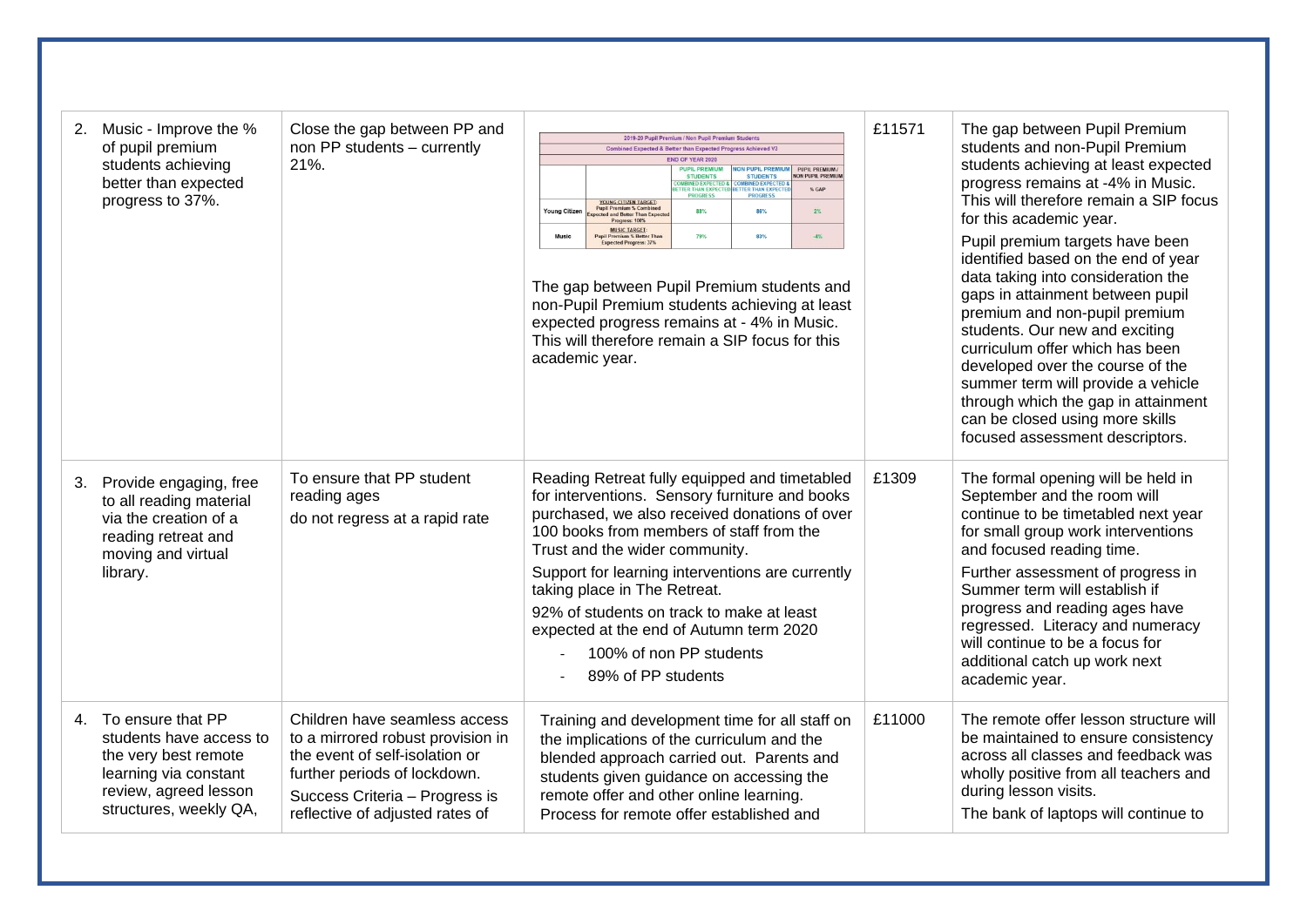| rewards for effort and<br>attainment and quality<br>feedback | progress in the schools SIP<br>subjects and EHCP targets. | sequential learning/assessment clear. Where<br>bubbles broke the structure was followed<br>swiftly to ensure no learning time lost. All<br>students were able to access online work or<br>provided with paper work.<br>Supporting students with additional needs,<br>including disadvantaged students, meant<br>having the right structures and provision in<br>place to enable them to access education<br>remotely. For example, a highly differentiated<br>remote curriculum, including a different<br>structured curriculum, was offered to students<br>during this partial school closure. Leaders are<br>very aware of needing to make sure that no<br>student is disadvantaged by remote learning.<br>(QA Visit Spring 2021)<br>Weekly senior leader learning walks focused<br>on key elements of the new curriculum, with<br>feedback to teachers and class teams in<br>order that key areas are followed up<br>effectively after discussion at weekly SLT<br>meetings. This then informed training<br>delivered e.g. assessment in KS4 and 5,<br>feedback during remote lessons<br>Teachers and TAs undertook learning around<br>the Super Six in the Autumn term, learning<br>walks in Autumn evidenced all classes are<br>including the 6 elements throughout.<br>Attendance to live lessons was over 90%<br>throughout the lockdown Jan-March 2021.<br>Lesson visits highlighted key strengths in the<br>work being delivered, consistency in<br>approaches to T&L and assessment were | be used throughout the Spring and<br>Summer terns both in school and by<br>students who continue to need to<br>isolate.<br>The process of establishing live<br>lessons and using See Saw for<br>remote learning during pupil absence<br>is one we are interested in exploiting<br>further into the next academic year if<br>pupils can not access school during<br>emergency closures etc. |
|--------------------------------------------------------------|-----------------------------------------------------------|----------------------------------------------------------------------------------------------------------------------------------------------------------------------------------------------------------------------------------------------------------------------------------------------------------------------------------------------------------------------------------------------------------------------------------------------------------------------------------------------------------------------------------------------------------------------------------------------------------------------------------------------------------------------------------------------------------------------------------------------------------------------------------------------------------------------------------------------------------------------------------------------------------------------------------------------------------------------------------------------------------------------------------------------------------------------------------------------------------------------------------------------------------------------------------------------------------------------------------------------------------------------------------------------------------------------------------------------------------------------------------------------------------------------------------------------------------------------------------------------------|--------------------------------------------------------------------------------------------------------------------------------------------------------------------------------------------------------------------------------------------------------------------------------------------------------------------------------------------------------------------------------------------|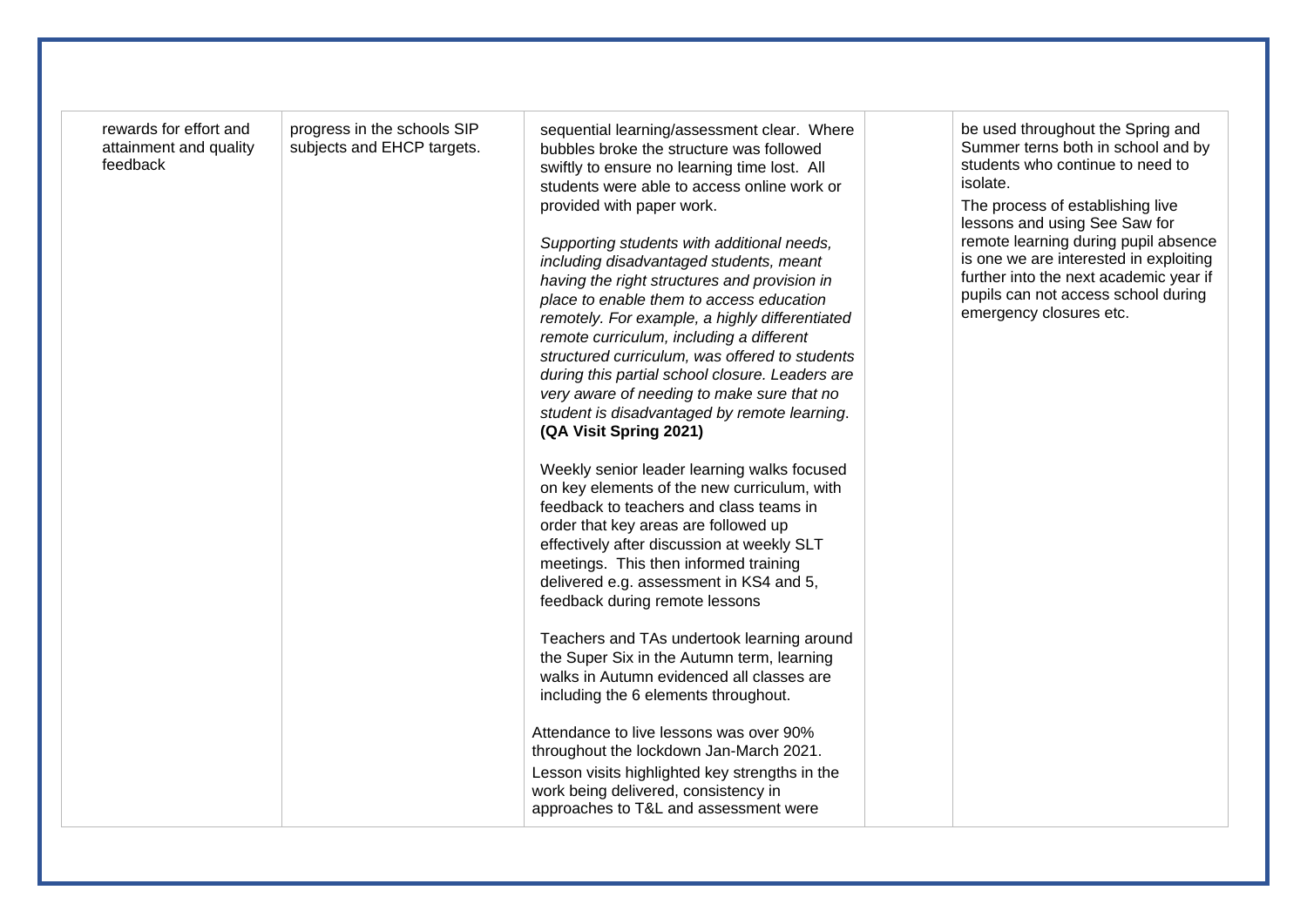|                                                                                                                                           |                                                                                                                                                                                       | evident.<br>'The remote education offer has been strong<br>and significantly been improved from the first<br>lockdown. School leaders are considering and<br>reflecting on what practice is working well, in<br>order to keep this and develop it further, and<br>what is to be discarded in moving forward, so<br>that the school maintains the best of practice.<br>The way the school has responded to national<br>government demands and adapted the SDP to<br>meet current national issues, is indeed<br>amazing in all that has been achieved.'<br><b>External QA March 2021</b>                                                                                                                                                                                                                                                                                                                                                                                                                                                                                                                                                                             |            |                                                                                                                                                                                                                                |
|-------------------------------------------------------------------------------------------------------------------------------------------|---------------------------------------------------------------------------------------------------------------------------------------------------------------------------------------|--------------------------------------------------------------------------------------------------------------------------------------------------------------------------------------------------------------------------------------------------------------------------------------------------------------------------------------------------------------------------------------------------------------------------------------------------------------------------------------------------------------------------------------------------------------------------------------------------------------------------------------------------------------------------------------------------------------------------------------------------------------------------------------------------------------------------------------------------------------------------------------------------------------------------------------------------------------------------------------------------------------------------------------------------------------------------------------------------------------------------------------------------------------------|------------|--------------------------------------------------------------------------------------------------------------------------------------------------------------------------------------------------------------------------------|
| 5. To ensure that PP<br>students at risk of<br>disengagement and/or<br>wellbeing concerns have<br>weekly contact with a<br>trusted adult. | That PP students remain as<br>engaged as possible with school<br>staff and school work. That they<br>speak to a trusted adult each<br>week about emotional and<br>physical wellbeing. | Weekly welfare calls by class teachers and the<br>safeguarding team have ensured all pupils and<br>families were supported appropriately during<br>lockdown periods. The addition of daily<br>safeguarding briefings in Jan 2021 has<br>ensured staff are able to share concerns and<br>discuss responses through with DSL to ensure<br>appropriate and timely responses.<br>The additional staff the safeguarding and<br>Support for Learning Team (Music Therapy,<br>Mind practitioner, SEMH support,<br>communication support) have ensured all<br>students made a relatively smooth transition<br>back into school in September. Whilst there<br>has been an increase in wellbeing concerns<br>the number of significant behavior issues has<br>been below the previous academic year.<br>'Safeguarding systems enable robust tracking<br>and help to keep abreast of issues. The<br>response by staff is quicker than CPOMS.<br>Leaders are confident that the school has a<br>tight handle on safeguarding. The Trust<br>safeguarding meeting is weekly to agree<br>training needs and good practice is shared<br>with the schools. Collaboration within the | Staff time | The extended Safeguarding and<br>Support for Learning Teams will<br>continue to be expanded this year<br>and next with additional training for<br>all staff on wellbeing, safeguarding<br>and additional barriers to learning. |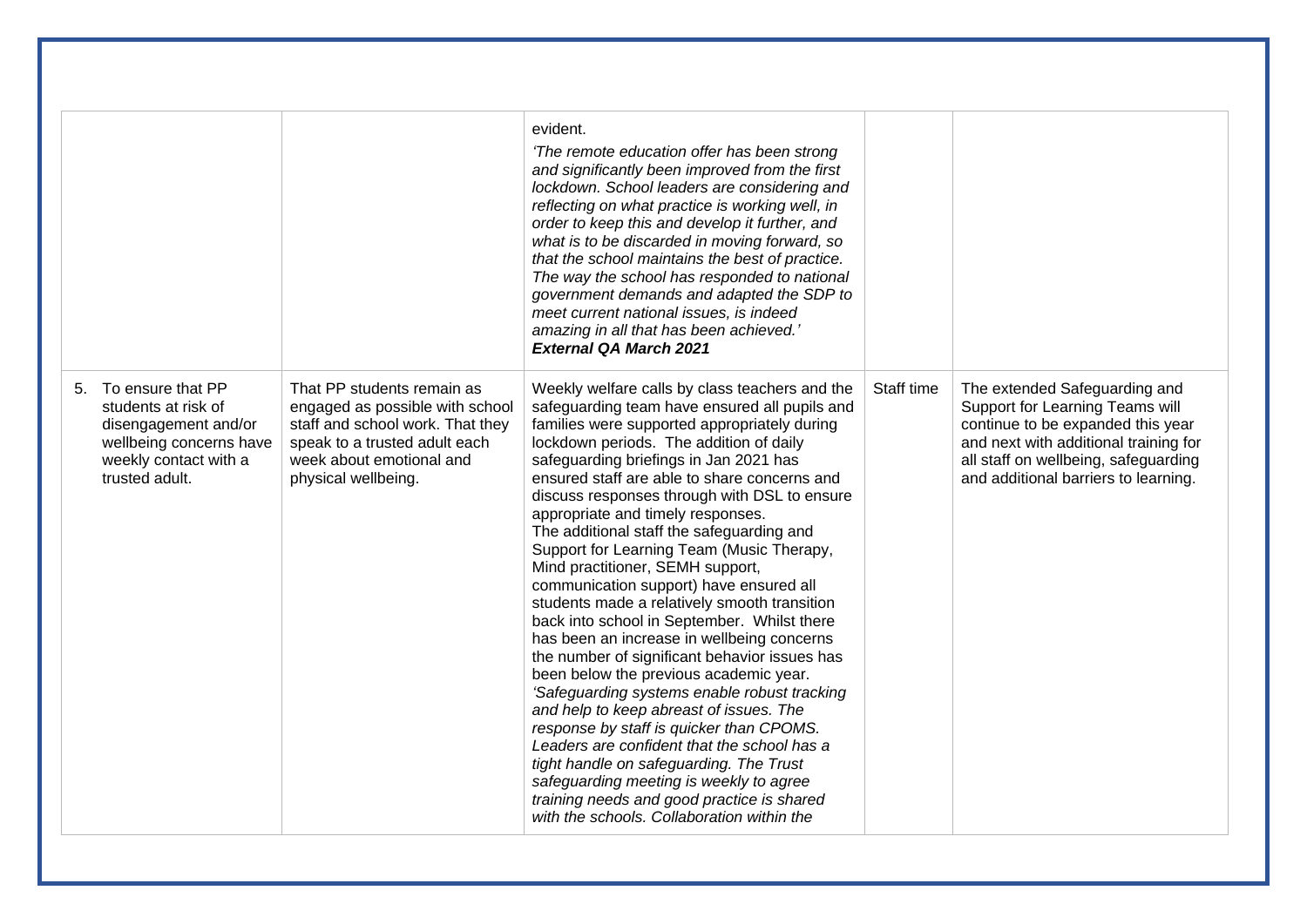|                                                                                                                                                                                                                 |                                                                                             | school and across Trust schools is a major<br>strength in terms of sharing good practice and<br>in supporting each other. Safeguarding and the<br>remote learning offer work seamlessly<br>together. Regular daily meetings of<br>safeguarding team and remote learning staff<br>have been pivotal in maintaining coherence,<br>addressing issues quickly and sharing good<br>practice. Staff are positive and daily are able to<br>celebrate the good things that have happened<br>during the day. It provides an opportunity to<br>interact with each other and to feel less<br><i>isolated</i> '<br>QA report January 2021                                                                                                                                                                                                                              |       |                                                                                                                                                                                                                                                         |
|-----------------------------------------------------------------------------------------------------------------------------------------------------------------------------------------------------------------|---------------------------------------------------------------------------------------------|------------------------------------------------------------------------------------------------------------------------------------------------------------------------------------------------------------------------------------------------------------------------------------------------------------------------------------------------------------------------------------------------------------------------------------------------------------------------------------------------------------------------------------------------------------------------------------------------------------------------------------------------------------------------------------------------------------------------------------------------------------------------------------------------------------------------------------------------------------|-------|---------------------------------------------------------------------------------------------------------------------------------------------------------------------------------------------------------------------------------------------------------|
| To ensure that the most<br>6.<br>disadvantaged/vulnerabl<br>e families do not go<br>hungry during lockdown<br>by providing weekly food<br>parcels and supporting<br>families with government<br>voucher scheme. | Staff confident that no family is<br>without food and students<br>remain happy and healthy. | A total of 16 families received additional<br>breakfast food parcels throughout lockdown.<br>All families received a weekly text from school<br>and have continued to be provided with<br>support to access Free School Meal Vouchers<br>or the LA hardship grant where applicable.<br>They have also received details of how to<br>contact the Manchester Community Response<br>Hub which offers support with getting essential<br>food, fuel top up payments, medicines or a<br>telephone service for those high risk, number<br>of support networks if struggling with mental<br>health.<br>Breakfast is provided in school for all pupils<br>who have wanted to access it in the form of<br>bagels, cereal and toast. Student council were<br>involved in collecting positive feedback from all<br>students about the breakfast they have<br>received. | £1500 | Breakfast will continue to be provided<br>in some format into next year.<br>Potentially look in to accessing an<br>additional scheme.<br>Considering moving to toast instead<br>of bagels at request of pupils and in<br>order to reduce time and cost. |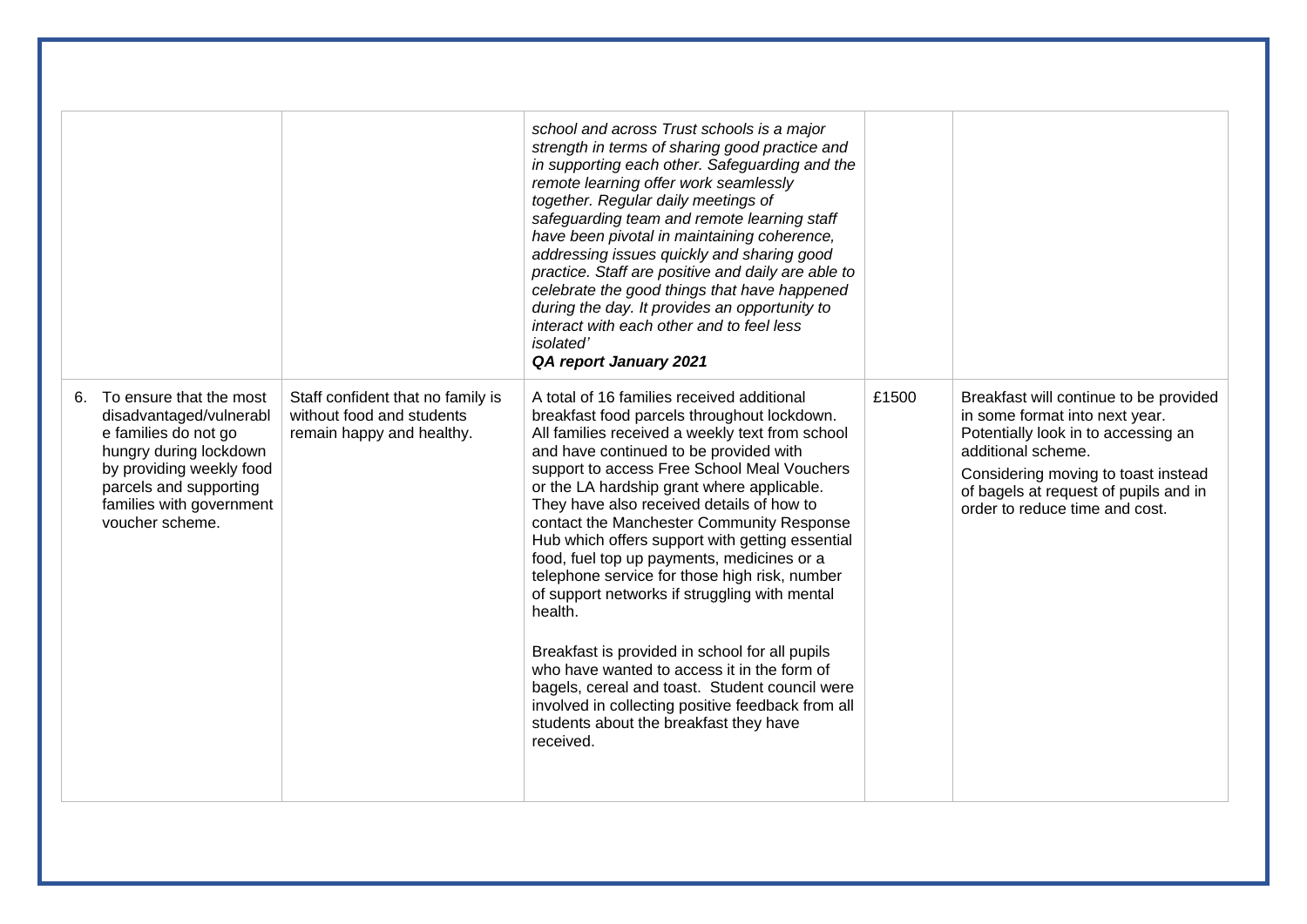| 7. To ensure that<br>disadvantaged students<br>have access to a laptop<br>at home.                                                        | All students have full access to<br>high quality work on SeeSaw                                                                                          | 6 pupils were provided with a laptop during<br>lockdown 1 in Summer 2020. This number<br>increased to 44. All pupils except 4 accessed<br>remote learning regularly via technology.<br>Those that were not able to found the format<br>difficult to navigate rather than being hindered<br>by equipment. Those students worked on<br>paper packs issued fortnightly. | <b>Staff Time</b> | Laptops remain available for all<br>pupils to use in the event of having to<br>isolate again. Laptops continue to be<br>used in school to enhance the newly<br>designed computing curriculum.<br>The process of establishing live<br>lessons and using See Saw for<br>remote learning during pupil absence<br>is one we are interested in exploiting<br>further into the next academic year if<br>pupils cannot access school during<br>emergency closures etc. |
|-------------------------------------------------------------------------------------------------------------------------------------------|----------------------------------------------------------------------------------------------------------------------------------------------------------|----------------------------------------------------------------------------------------------------------------------------------------------------------------------------------------------------------------------------------------------------------------------------------------------------------------------------------------------------------------------|-------------------|-----------------------------------------------------------------------------------------------------------------------------------------------------------------------------------------------------------------------------------------------------------------------------------------------------------------------------------------------------------------------------------------------------------------------------------------------------------------|
|                                                                                                                                           |                                                                                                                                                          |                                                                                                                                                                                                                                                                                                                                                                      |                   |                                                                                                                                                                                                                                                                                                                                                                                                                                                                 |
| <b>Targeted Support</b>                                                                                                                   |                                                                                                                                                          |                                                                                                                                                                                                                                                                                                                                                                      |                   |                                                                                                                                                                                                                                                                                                                                                                                                                                                                 |
| <b>Action</b>                                                                                                                             | Intended outcome and<br>success criteria                                                                                                                 | Estimated impact: Did you meet the<br>success criteria? (Include impact on<br>pupils not eligible for PP, if appropriate).                                                                                                                                                                                                                                           | Cost              | Lessons learned (and whether you<br>will continue with this approach)                                                                                                                                                                                                                                                                                                                                                                                           |
| 8. To improve pupils ability<br>to self- manage<br>behaviours and<br>emotions which may<br>have a negative impact<br>upon their learning. | Students are able to manage<br>their emotions and draw upon<br>their toolkit to manage<br>themselves and their mental<br>health.                         | Lead for SEMH interventions in role. Boxall<br>profiling package purchased and Boxall<br>profiling has started to be rolled out across all<br>classes.<br>All students RAG rated and wave 2 and 3<br>intervention work has started with first cohorts<br>with positive feedback from lead, students and<br>teachers involved so far.                                 | £7875             | We have been pleased with the<br>response from students and staff so<br>far. The aim is to continue with this<br>as an intervention as it is still to early<br>to see hard impact however initial<br>feedback has been wholly positive.<br>The target is for all students to have<br>a completed Boxall profile by the end<br>of the academic year which is then<br>used to track the impact of any<br>interventions and class work<br>throughout the year.     |
| 9. To ensure that PP<br>students at risk of<br>becoming NEET are<br>tracked and supported<br>effectively.                                 | Most at risk students (PP/PP+<br>and SEN) are encouraged to<br>attend the school and have high<br>quality personalized careers<br>support plus access to | All students leaving Pioneer House at the end<br>of the academic year have had a one to one<br>meeting with a careers advisor and staff from<br>their next steps provision. All students have<br>now received and accepted offers of places for                                                                                                                      | £4550             | Increased careers time this year and<br>last has enabled us to provide a very<br>personalised approach to student<br>destinations. This work will continue<br>into the Summer term.                                                                                                                                                                                                                                                                             |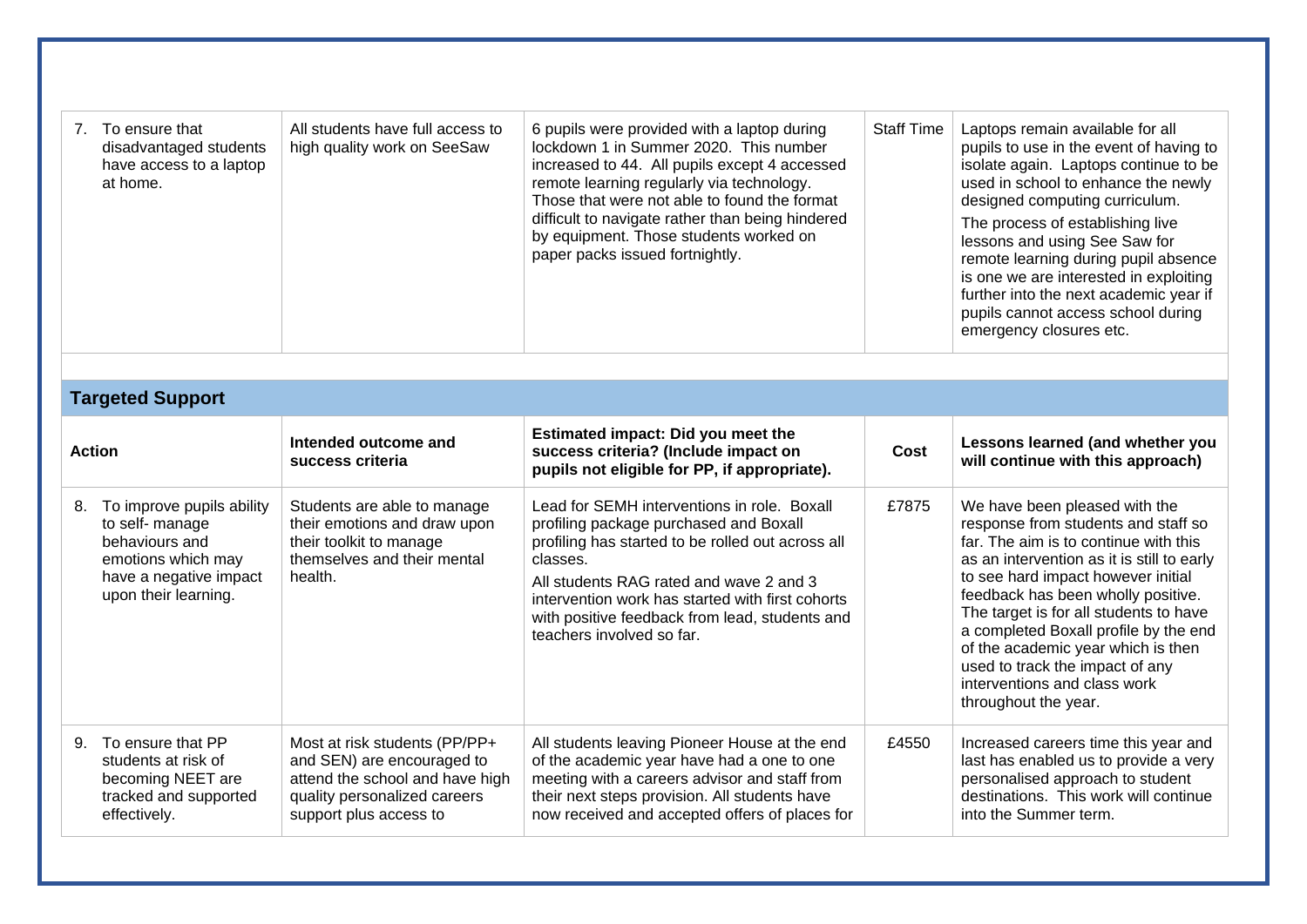| employers work experience<br>where possible | further education and training.<br>Leavers Destinations 2020/21: (13) of the (18)<br>students leaving are moving onto higher level<br>destinations. Engagement with parents has<br>been strong. Computing for learning is a<br>strength and students have developed good<br>levels of independence. ( QA Visit Spring<br>2021)                                |  |
|---------------------------------------------|---------------------------------------------------------------------------------------------------------------------------------------------------------------------------------------------------------------------------------------------------------------------------------------------------------------------------------------------------------------|--|
|                                             | The school has in place a strengthened<br>Careers programme across the school which<br>adheres to statutory requirements. (QA Visit<br><b>Spring 2021)</b>                                                                                                                                                                                                    |  |
|                                             | Students on site during the partial school<br>closure have engaged positively in internal<br>work experience opportunities                                                                                                                                                                                                                                    |  |
|                                             | All students in Year 13 making the transition<br>out of school at the end of this academic year<br>have had a careers interview. Students in key<br>stages4 and 5 have attended virtual meetings<br>with the Manchester College as part of an<br>information sharing and transition programme.                                                                |  |
|                                             | The school has worked with Manchester<br>College to ensure transitions are successful.<br>Learning from other schools is very much a<br>part of continuing improvement and also<br>working with the School's Enterprise Adviser.<br>Regular contact with parents is through MS<br>Teams. Each student has an individual action<br>plan (QA Visit Spring 2021) |  |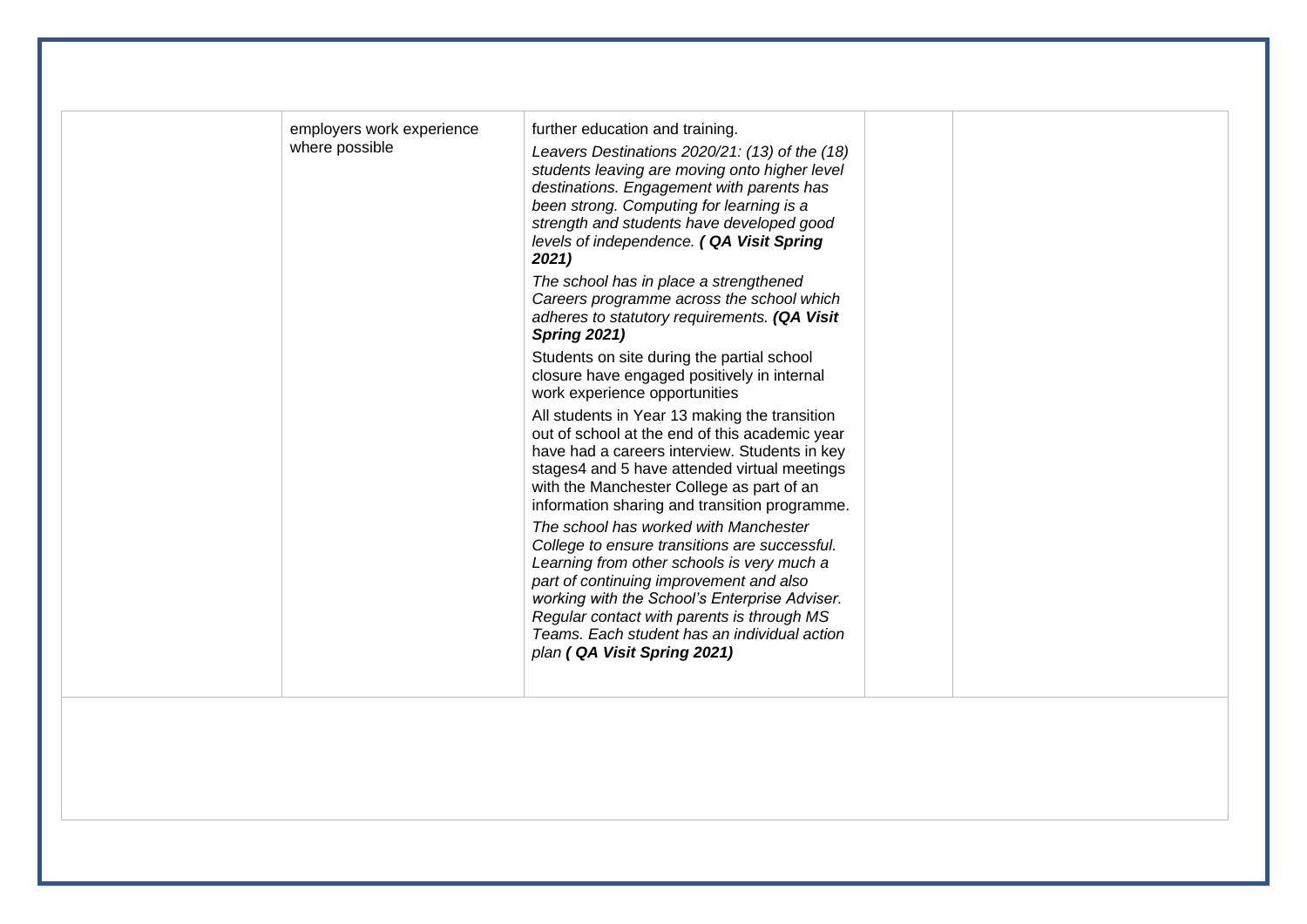| Wider approaches                                                                         |                                                                                                                                                                                                                                                                                                                                                                                       |                                                                                                                                                                                                                                                                                                                                                                                                                                                                                                                                                                                                                                                                                         |  |  |  |
|------------------------------------------------------------------------------------------|---------------------------------------------------------------------------------------------------------------------------------------------------------------------------------------------------------------------------------------------------------------------------------------------------------------------------------------------------------------------------------------|-----------------------------------------------------------------------------------------------------------------------------------------------------------------------------------------------------------------------------------------------------------------------------------------------------------------------------------------------------------------------------------------------------------------------------------------------------------------------------------------------------------------------------------------------------------------------------------------------------------------------------------------------------------------------------------------|--|--|--|
| <b>Action</b>                                                                            | Intended outcome and<br>success criteria                                                                                                                                                                                                                                                                                                                                              | Estimated impact: Did you meet the<br>success criteria? (Include impact on<br>pupils not eligible for PP, if appropriate).                                                                                                                                                                                                                                                                                                                                                                                                                                                                                                                                                              |  |  |  |
| 10. Staff support and<br>training around<br>psychological and<br>mental health wellbeing | Staff to be confident in<br>managing their own mental<br>health and emotional wellbeing<br>as well as recognizing key signs<br>and symptoms of mental health<br>issues in children.<br>Success Criteria -<br>High quality CPD will be<br>reflected in the ethos of the<br>school environment and<br>evidenced through learning<br>walks and observations of<br>teaching and learning. | Wellbeing lead and team in place.<br>Recovery curriculum in place with staff and<br>student training for return to school.<br>Developing and caring for mental wellbeing<br>highlighted as one of the primary aims of the<br>recovery curriculum. Initial two week timetable<br>in place, with scope for class teachers to<br>amend as appropriate.<br>'The well-designed educational and pastoral<br>provision at the school supports and<br>improves the emotional well-being and<br>mental health of students, through the<br>implementation of the School's Recovery<br>Curriculum post COVD-19.' (QA Visit,<br>Autumn term 2020).<br>Catch up curriculum one of the focus areas of |  |  |  |

the Recovery Curriculum. This ensured gaps in knowledge were effectively picked up and quickly resolved. *'The school has worked collaboratively with Piper Hill to devise a Recovery Curriculum with 4 main identified areas, 1) the catch-up curriculum with metacognition to focus on key*  **Cost Lessons learned (and whether you** 

Learning team aligned with safeguarding and behavior will ensure greater joined up thinking in terms of how we respond to concerns and educate the wider cohort on

positive mental health.

Staff time  $\Box$  The focus on mental health and

**will continue with this approach)**

welling of both staff and students will be a continued focus for the rest of this academic year and into 2021-22. The new addition of the Support for

*skills; 2) Establishing relationships and routines; 3) Coronavirus awareness and safety; 4) Emotional well-being modules focus on health and well-being consistency across the school.' (QA Visit, Autumn term 2020).*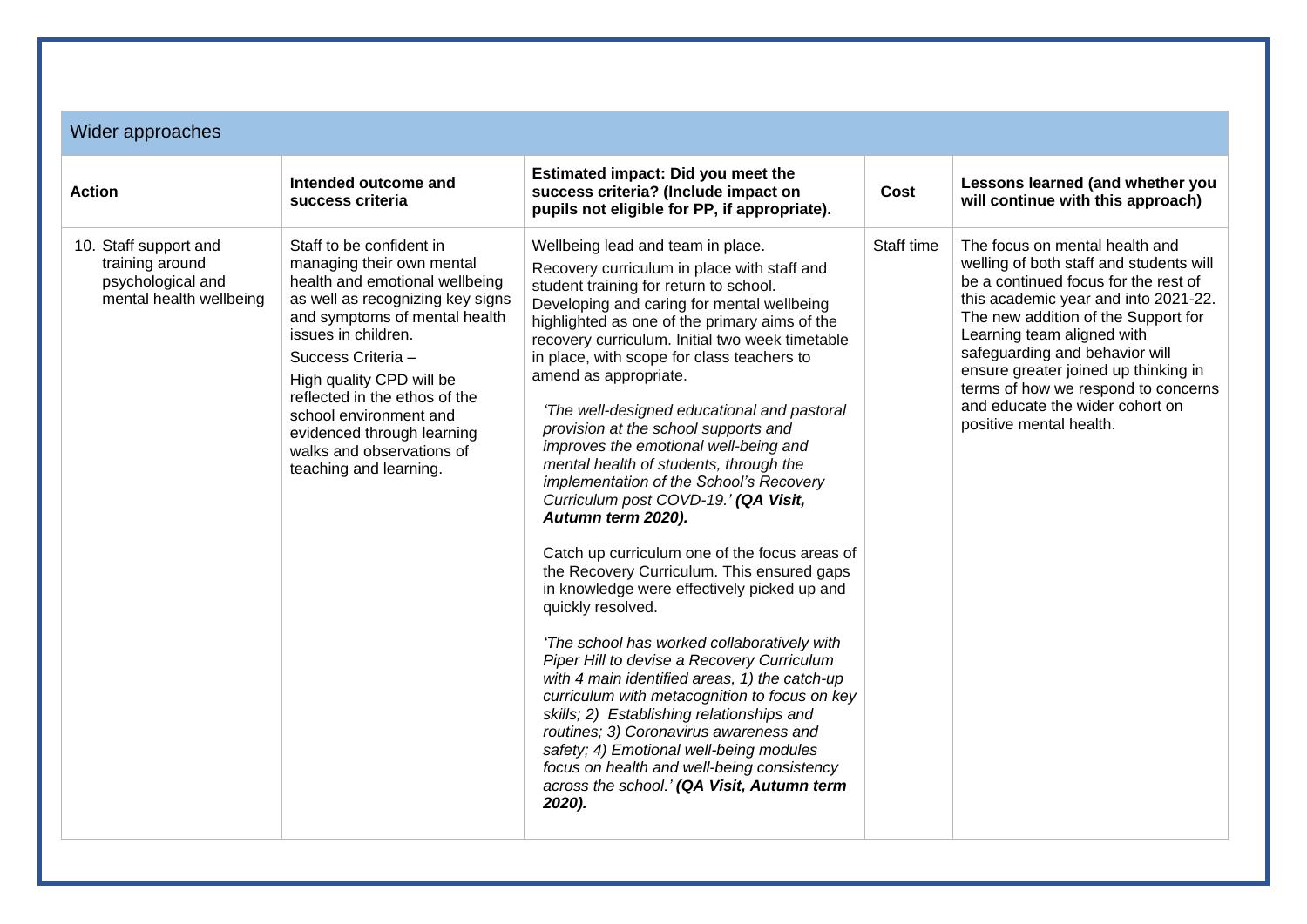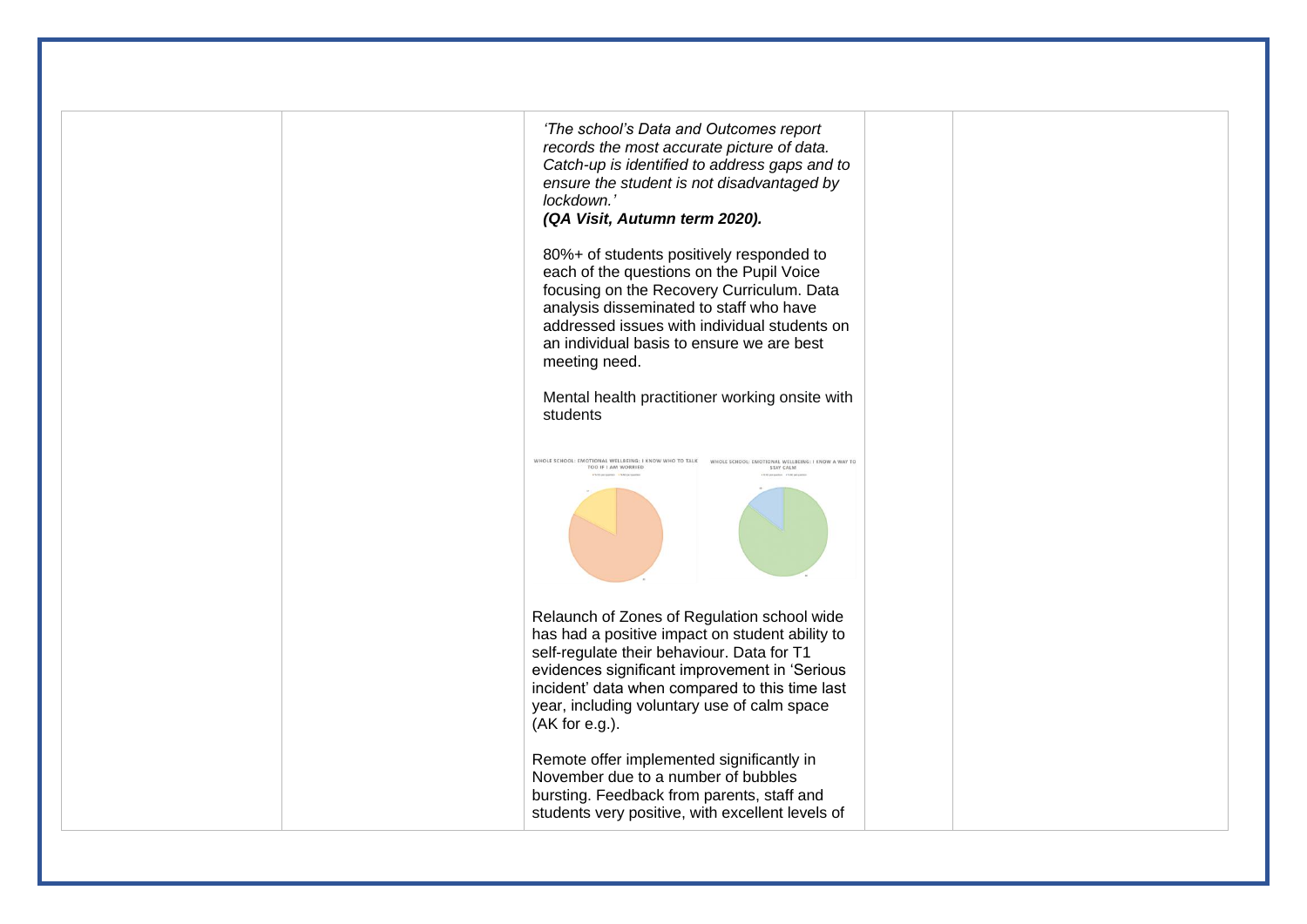|                                                                                                                                                                                   |                                                                                                                                                                             | attendance and engagement.<br>'The school has robust contingency plans in<br>place to ensure students have a quality<br>curriculum offer both at home and at school.<br>Also, for if teachers should need to be sent<br>home. The school leaders have thought of<br>every eventuality' (QA Report Autumn<br>2020)<br>'Mental Health Policy and practice have been<br>updated to ensure safeguarding around<br>students' mental health is a priority.' (QA<br>Visit, Autumn term 2020).<br>'The school staff are highly skilled at<br>recognising and reporting concerns, which<br>are swiftly acted upon. The school has very<br>effective systems, processes and protocols in<br>place. The process is the same for students<br>at home and at school.' (QA Visit, Autumn<br>term 2020). |            |                                                                                                                                                                                                                                                                                                                                                                                                                                                                                                                                                                                                                                  |
|-----------------------------------------------------------------------------------------------------------------------------------------------------------------------------------|-----------------------------------------------------------------------------------------------------------------------------------------------------------------------------|-------------------------------------------------------------------------------------------------------------------------------------------------------------------------------------------------------------------------------------------------------------------------------------------------------------------------------------------------------------------------------------------------------------------------------------------------------------------------------------------------------------------------------------------------------------------------------------------------------------------------------------------------------------------------------------------------------------------------------------------------------------------------------------------|------------|----------------------------------------------------------------------------------------------------------------------------------------------------------------------------------------------------------------------------------------------------------------------------------------------------------------------------------------------------------------------------------------------------------------------------------------------------------------------------------------------------------------------------------------------------------------------------------------------------------------------------------|
| 11. To ensure that via staff<br>CPD each week and<br>training days in<br>July/September we are<br>prepared in September<br>with firm curriculum<br>plans in place for<br>students | That staff are fully up<br>to date with latest<br>information on C-19<br>safety measures, DfE<br>advice, blended<br>learning and curriculum<br>requirements in<br>September | Staff developed new curriculum modules and<br>resources in the Summer term ready for<br>September 2020<br>Curriculum intent identifies the skills for<br>success criteria. Key skills, which are<br>ambitious, are identified across the curriculum<br>and clearly linked and connected. Staff know<br>how these should be embedded in lessons.<br>The Rationale for topic choices is clear.<br>Knowledge within topics is also made clear.<br>Staff have created a spiral curriculum map to<br>ensure revisiting knowledge and skills and<br>applying these in different contexts, in order to<br>support students in knowing and remembering<br>more (QA report Autumn 2020)                                                                                                            | Staff time | Staff were well prepared for the<br>return to school and the recovery<br>curriculum, new wider curriculum and<br>remote offer have all been successful<br>in ensuring no student was<br>disadvantaged by the lockdown.<br>The bank of laptops will continue to<br>be used throughout the Spring and<br>Summer terns both in school and by<br>students who continue to need to<br>isolate.<br>The process of establishing live<br>lessons and using See Saw for<br>remote learning during pupil absence<br>is one we are interested in exploiting<br>further into the next academic year if<br>pupils cannot access school during |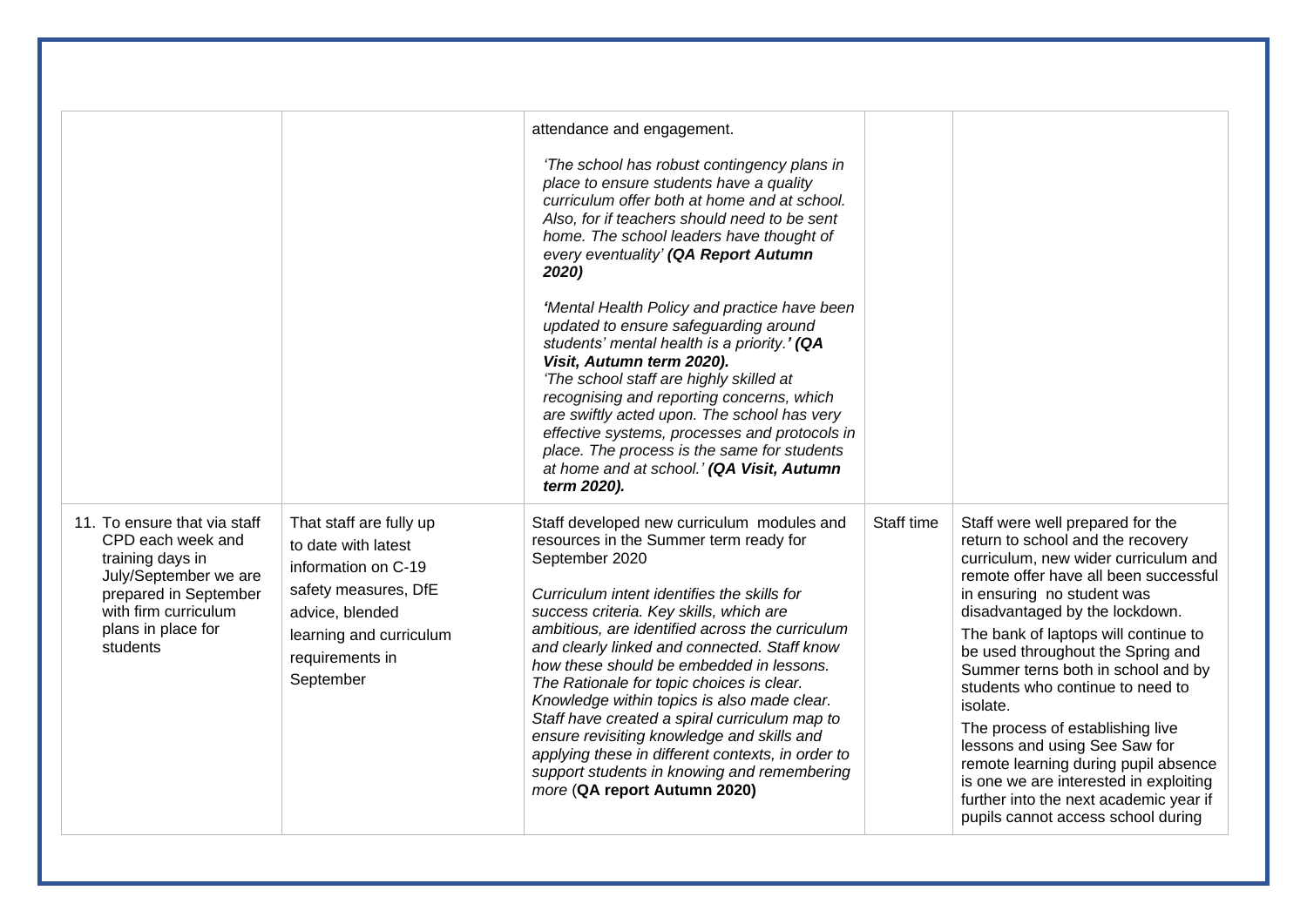Training and development time for all staff on the implications of the curriculum and the blended approach carried out. Parents and students given guidance on accessing the remote offer and other online learning. Process for remote offer established and sequential learning/assessment clear. Where bubbles broke the structure was followed swiftly to ensure no learning time lost. All students were able to access online work or provided with paper work.

*Supporting students with additional needs, including disadvantaged students, meant having the right structures and provision in place to enable them to access education remotely. For example, a highly differentiated remote curriculum, including a different structured curriculum, was offered to students during this partial school closure. Leaders are very aware of needing to make sure that no student is disadvantaged by remote learning*. **(QA Visit Spring 2021)**

Weekly senior leader learning walks focused on key elements of the new curriculum, with feedback to teachers and class teams in order that key areas are followed up effectively after discussion at weekly SLT meetings. This then informed training delivered e.g. assessment in KS4 and 5, feedback during remote lessons

Teachers and TAs undertook learning around the Super Six in the Autumn term, learning walks in Autumn evidenced all classes are including the 6 elements throughout.

emergency closures etc.

CPD has continued throughout the Autumn and Spring term with a renewed focus on Quality First Teaching and supporting individual needs through our Support for Learning offer. This will continue in to the remainder of this academic year and into next with a renewed focus on evidence based practice and self-directed/owned CPD as part of the collaborative work with the MAT Teaching and Learning group.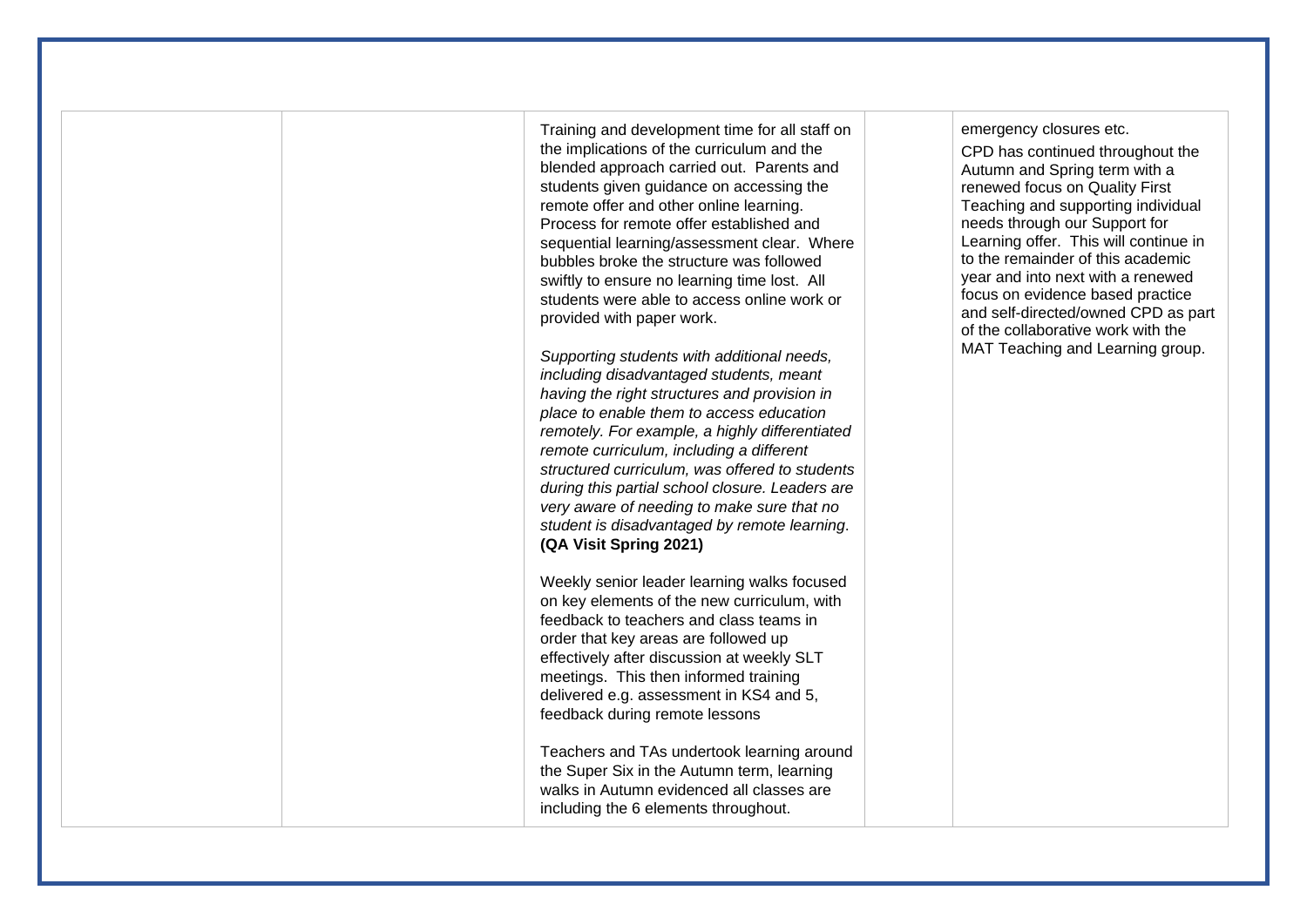|  | 12. To enable new year<br>students to have a<br>transition visit in the final<br>week of summer term. | That new<br>students get<br>acquainted with the<br>school and<br>expectations to ensure<br>a smooth start to the<br>year.<br>To ensure that<br>SEMH/ASD students at<br>risk of disengagement<br>and/or anxiety in<br>September meet a<br>professional in the<br>school. | All students were offered a transition visit and<br>given a new starter pack with photos,<br>information and a welcome video.<br>Students transitioned well into their new<br>classes in the Autumn term with the recovery<br>curriculum designed to lessen any negative<br>impact for any students who had been on<br>home learning since March 2020.<br>'The school has worked collaboratively with<br>Piper Hill to devise a Recovery Curriculum<br>with 4 main identified areas, 1) the catch-up<br>curriculum with metacognition to focus on key<br>skills; 2) Establishing relationships and<br>routines; 3) Coronavirus awareness and<br>safety; 4) Emotional well-being modules<br>focus on health and well-being consistency<br>across the school.' (QA Visit, Autumn term<br>2020).<br>80%+ of students positively responded to<br>each of the questions on the Pupil Voice<br>focusing on the Recovery Curriculum. Data<br>analysis disseminated to staff who have<br>addressed issues with individual students on<br>an individual basis to ensure we are best<br>meeting need.<br>There were no significant rises in challenging<br>behavior in comparison with previous years. | £1000 | Transition was successful and in the<br>event of continued restrictions the<br>same format will be used again. If<br>restrictions are lifted we will apply our<br>previous systems of students<br>attending for half days over 4 weeks,<br>with an additional opportunity for all<br>students to experience their new<br>classes in 'moving up' days.<br><b>Total cost: £44,805</b> |
|--|-------------------------------------------------------------------------------------------------------|-------------------------------------------------------------------------------------------------------------------------------------------------------------------------------------------------------------------------------------------------------------------------|----------------------------------------------------------------------------------------------------------------------------------------------------------------------------------------------------------------------------------------------------------------------------------------------------------------------------------------------------------------------------------------------------------------------------------------------------------------------------------------------------------------------------------------------------------------------------------------------------------------------------------------------------------------------------------------------------------------------------------------------------------------------------------------------------------------------------------------------------------------------------------------------------------------------------------------------------------------------------------------------------------------------------------------------------------------------------------------------------------------------------------------------------------------------------------------------|-------|-------------------------------------------------------------------------------------------------------------------------------------------------------------------------------------------------------------------------------------------------------------------------------------------------------------------------------------------------------------------------------------|
|--|-------------------------------------------------------------------------------------------------------|-------------------------------------------------------------------------------------------------------------------------------------------------------------------------------------------------------------------------------------------------------------------------|----------------------------------------------------------------------------------------------------------------------------------------------------------------------------------------------------------------------------------------------------------------------------------------------------------------------------------------------------------------------------------------------------------------------------------------------------------------------------------------------------------------------------------------------------------------------------------------------------------------------------------------------------------------------------------------------------------------------------------------------------------------------------------------------------------------------------------------------------------------------------------------------------------------------------------------------------------------------------------------------------------------------------------------------------------------------------------------------------------------------------------------------------------------------------------------------|-------|-------------------------------------------------------------------------------------------------------------------------------------------------------------------------------------------------------------------------------------------------------------------------------------------------------------------------------------------------------------------------------------|